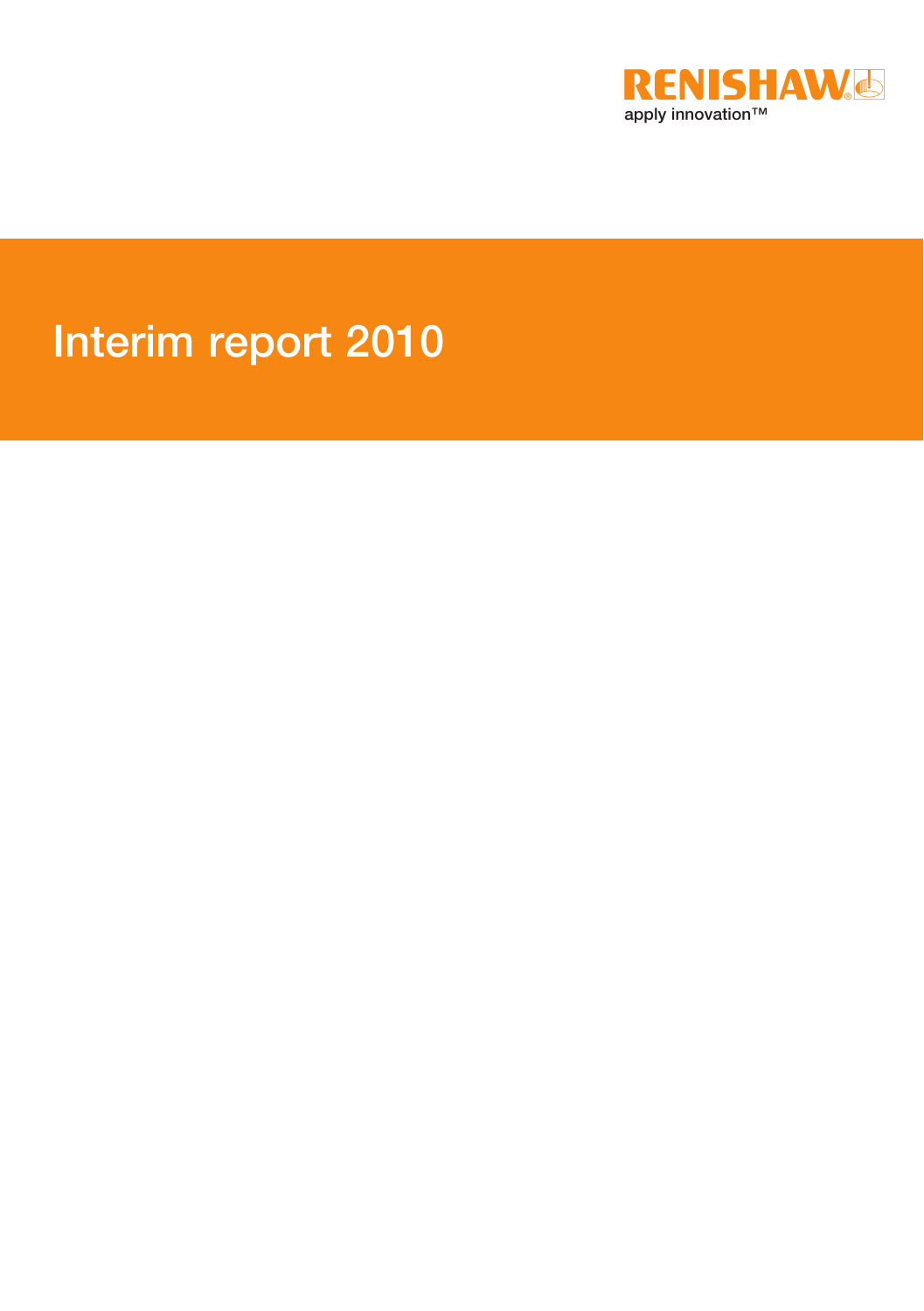## Financial highlights

|                             | 6 months to   | 6 months to   |        | Year ended       |
|-----------------------------|---------------|---------------|--------|------------------|
|                             | 31st December | 31st December |        | 30th June        |
|                             | 2009          | 2008          | change | 2009             |
|                             | £'000         | £'000         | $\%$   | £'000            |
| Revenue                     | 73,851        | 102,670       | $-28%$ | 171,247          |
| Adjusted operating profit   | 6,918         | 11,903        | $-42%$ | 5,991            |
| Adjusted profit before tax  | 7,101         | 14,023        | $-49%$ | 8,843            |
| Adjusted earnings per share | 7.8p          | 15.4p         | $-49%$ | 9.3 <sub>p</sub> |
| Statutory                   |               |               |        |                  |
| Operating profit            | 6,918         | 11,903        | $-42%$ | 1,870            |
| Profit before taxation      | 7,101         | 14,023        | $-49%$ | 4,722            |
| Earnings per share          | 7.8p          | 15.4p         | $-49%$ | 4.9 <sub>p</sub> |
| Proposed dividend per share | 4.00p         | 7.76p         | $-48%$ | 7.76p            |

#### Note on adjusted figures

Adjusted figures only apply to the full year ended 30th June 2009 figures and these exclude the exceptional redundancy costs incurred in the second half of the 2009 financial year.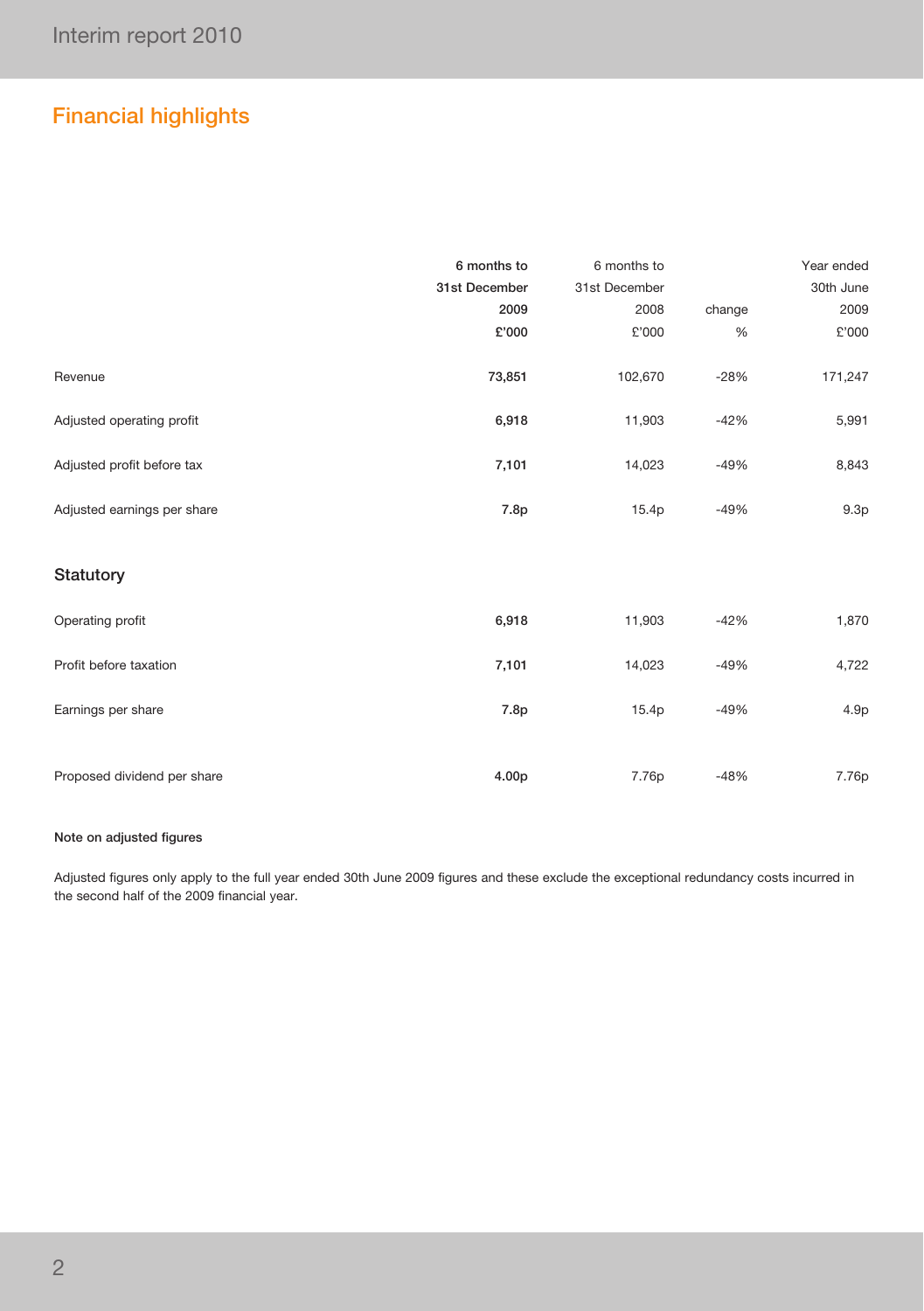## Half year management report Chairman's statement

I am delighted to announce that the improvements in order intake and revenue previously reported for the first three months have accelerated throughout the second quarter ended 31st December 2009 with order intake now exceeding revenue in each of the last six months. This has resulted in the order book increasing from £9.7m at 30th June 2009 to £17.6m by 31st December 2009.

Total group revenue for the six months to 31st December 2009 amounted to £73.9m (2008 £102.7m), which, whilst contrasting adversely with that achieved for the same period last year (a reduction of 32% at previous year exchange rates), was 8% ahead of the £68.6m recorded in the second six months of the previous financial year.

Group operating profit amounted to £6.9m (2008 £11.9m), which, whilst also significantly lower than that reported for the same period last year, provided a substantial improvement over the pre-exceptional operating loss of £5.9m recorded in the second six months of the previous financial year, following the cost control measures introduced in February 2009.

After net financial income, the Group delivered profit before tax of £7.1m (2008 £14.0m), resulting in earnings per share of 7.8p compared with 15.4p in the previous year. Favourable currency movements benefited revenue and operating profits by £3.6m and £2.5m respectively.

#### Segmental analysis

This year the Group has divided its operating, research and development and reporting activities into two main segments:- the traditional metrology business, the cornerstone of Renishaw, and the smaller Healthcare activities into which parts of Renishaw have migrated or which have been established or acquired.

#### •Metrology

Revenue in our traditional Metrology product segment (probes and accessories for coordinate measuring machines ("CMM") and machine tools, laser calibration systems and linear and angle encoder systems) was £65.9m (2008 £94.2m). Although there was a decline in revenue in most geographic areas, there was growth in the Far East, excluding Japan. Current indications are that growth in China, Korea and Taiwan is likely to continue, particularly in the production of electronic products and in the recovering Japanese machine tool market, which experienced strong order intake last month.

Investment continues (albeit at a lower level than last year) in the research and development of a range of new products and applications. New products introduced to the market this year include the RMP40 compact radio transmission spindle probe and the QC20-W wireless ballbar.

#### •Healthcare

The Healthcare segment comprises the neurosurgical, dental and spectroscopy products, which includes PulseTeq (coils for MRI scanners), D3 Technologies (surface enhanced Raman spectroscopy) and Renishaw Mayfield (surgical robots, which was acquired in November 2008). Revenue for this segment amounted to £8.0m (2008 £8.5m, of which £2.5m included non-recurring revenue). Excluding the non-recurring revenue, there was growth in all geographic markets, notably the Far East.

Investment continues in marketing the newly introduced products and meeting the associated regulatory compliance requirements. The Company provided further investment of £1m in D3 Technologies Limited, bringing its shareholding up to 80% (previously 75%).

#### Balance sheet

Capital expenditure was much reduced during this period and amounted to £1.1m, of which £0.6m was property and £0.5m was plant and machinery. There were further efficiencies achieved in inventories, which reduced by £4.2m in the six months. Trade receivables rose in line with increased activity in November and December. Cost containment measures continue.

Net cash balances at 31st December 2009 were £24.4m (30th June 2009 £20.5m, 31st December 2008 £15.7m).

The deficit in the pension fund has increased to £29.7m (£22.5m at 30th June 2009) reflecting a significant increase in liabilities (caused by a decrease in the AA Corporate Bond yield rate and an increase in the inflation assumption) offset partly by a strong investment performance

#### Prospects

After a serious and protracted global downturn we are encouraged by the progress in this first six months, particularly by the performance in this last quarter and the improvements in the rate of order intake. Overall we are cautiously optimistic for the full year and thereafter.

The Board has resolved to pay an interim dividend of 4.0p (covered 2 times by available earnings for the period) payable on 31st March 2010 to shareholders on the share register on 26th February 2010.

We are grateful for our employees' understanding and continued commitment and look forward to returning to consistent growth for our shareholders.

Sir David R McMurtry CBE, RDI, FREng, CEng, FIMechE Chairman & Chief Executive, 27th January 2010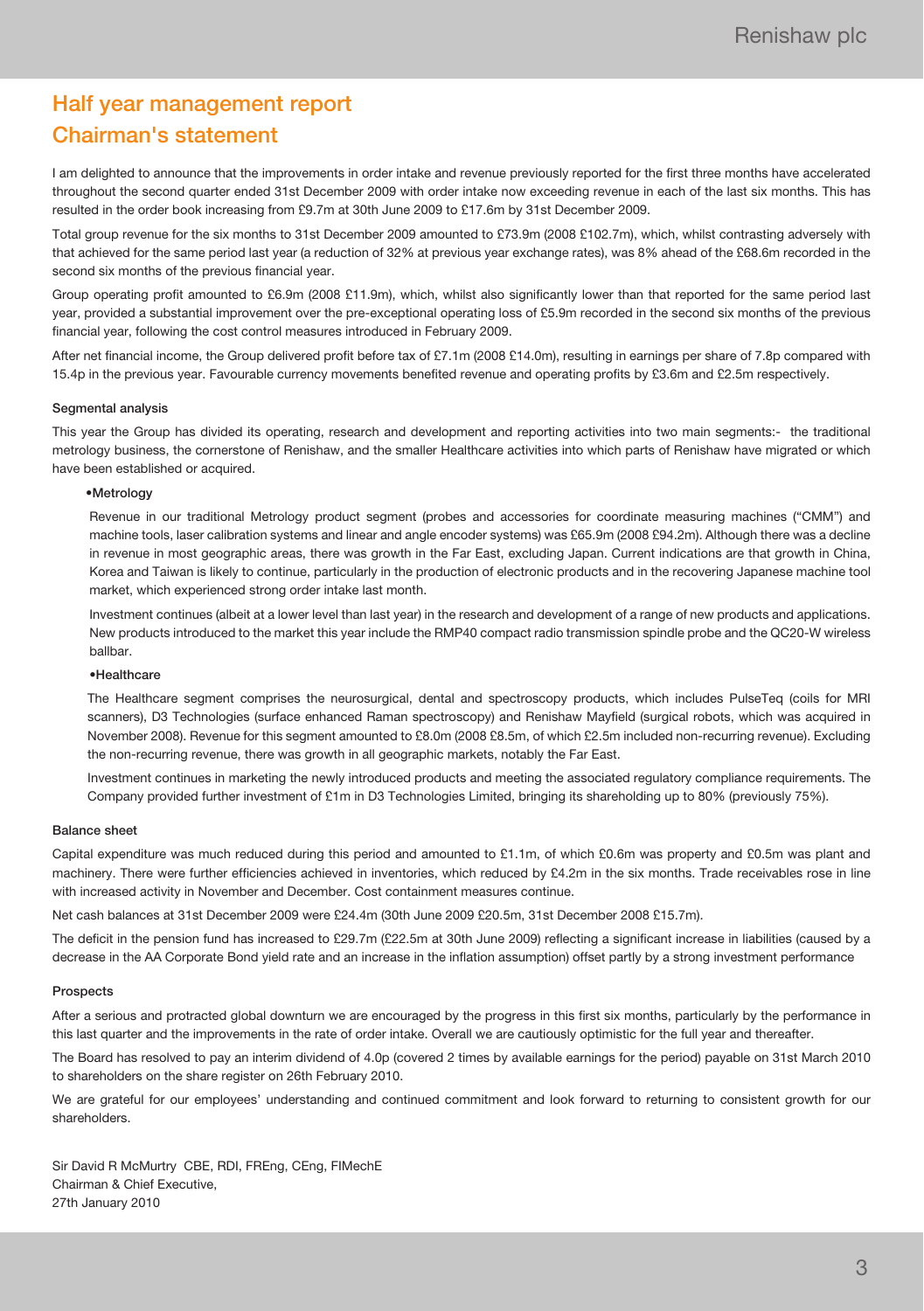## Consolidated income statement Unaudited

|                                                                                           | <b>Notes</b>   | 6 months to<br>31st December<br>2009<br>£'000 | 6 months to<br>31st December<br>2008<br>£'000 | Audited<br>Year ended<br>30th June<br>2009<br>£'000 |
|-------------------------------------------------------------------------------------------|----------------|-----------------------------------------------|-----------------------------------------------|-----------------------------------------------------|
| Revenue                                                                                   | $\overline{2}$ | 73,851                                        | 102,670                                       | 171,247                                             |
| Cost of sales                                                                             |                | (41, 319)                                     | (55, 484)                                     | (101, 064)                                          |
| Gross profit                                                                              |                | 32,532                                        | 47,186                                        | 70,183                                              |
| Distribution costs                                                                        |                | (17, 149)                                     | (22, 748)                                     | (41, 559)                                           |
| Administrative expenses including exceptional item                                        |                | (8, 465)                                      | (12, 535)                                     | (26, 754)                                           |
| Operating profit excluding exceptional item                                               |                | 6,918                                         | 11,903                                        | 5,991                                               |
| Exceptional item - redundancy costs                                                       |                |                                               |                                               | (4, 121)                                            |
| Operating profit                                                                          |                | 6,918                                         | 11,903                                        | 1,870                                               |
| Financial income                                                                          | 3              | 2,998                                         | 4,820                                         | 8,754                                               |
| Financial expenses                                                                        | 3              | (2, 945)                                      | (3,089)                                       | (6, 219)                                            |
| Share of profits from associates                                                          |                | 130                                           | 389                                           | 317                                                 |
| Profit before tax                                                                         | $\overline{4}$ | 7,101                                         | 14,023                                        | 4,722                                               |
| Income tax expense                                                                        |                | (1, 420)                                      | (2,805)                                       | (1, 124)                                            |
| Profit for the period from continuing operations                                          |                | 5,681                                         | 11,218                                        | 3,598                                               |
| Profit attributable to:<br>Equity shareholders of the parent company<br>Minority interest |                | 5,939<br>(258)                                | 11,368<br>(150)                               | 3,871<br>(273)                                      |
|                                                                                           |                | 5,681                                         | 11,218                                        | 3,598                                               |
|                                                                                           |                | pence                                         | pence                                         | pence                                               |
| Dividend per share arising in respect of the period                                       | 8              | 4.00                                          | 7.76                                          | 7.76                                                |
| Earnings per share (basic and diluted)                                                    | 5              | 7.8                                           | 15.4                                          | 4.9                                                 |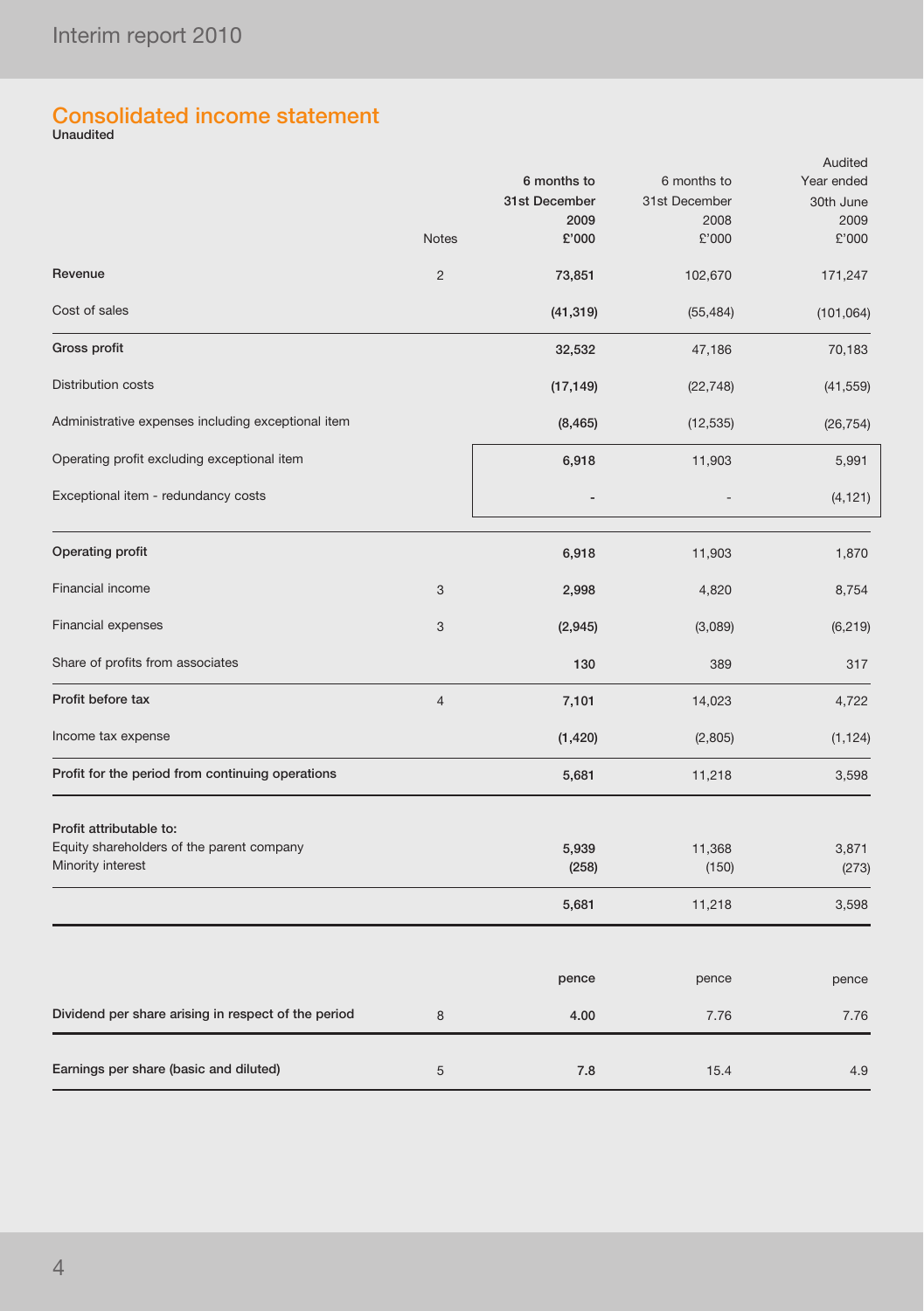## Consolidated balance sheet Unaudited

| At 30th June<br>At 31st December<br>At 31st December<br>2009<br>2008<br>2009<br>£'000<br>£'000<br>£'000<br><b>Notes</b><br>Assets<br>Property, plant and equipment<br>72,021<br>78,433<br>73,583<br>6<br>Intangible assets<br>28,564<br>26,478<br>27,683<br>$\overline{7}$<br>Investments in associates<br>7,024<br>7,252<br>7,085<br>Deferred tax assets<br>20,465<br>14,165<br>17,322<br>Other receivables<br>1,951<br>4,020<br>9<br>126,882<br>126,536<br>Total non-current assets<br>132,628<br><b>Current assets</b><br>Inventories<br>29,156<br>24,972<br>35,899<br>Trade receivables<br>30,389<br>40,247<br>24,057<br>Current tax<br>3,107<br>329<br>1,626<br>Other receivables<br>5,085<br>4,335<br>4,147<br>9<br>Cash and cash equivalents<br>24,372<br>15,659<br>20,488<br><b>Total current assets</b><br>86,987<br>97,219<br>79,662<br><b>Current liabilities</b><br>Trade payables<br>6,291<br>12,355<br>6,588<br>841<br>2,570<br>910<br>Current tax<br>599<br>Provisions<br>847<br>656<br>16,602<br>29,895<br>13,339<br>Other payables<br>9<br><b>Total current liabilities</b><br>24,333<br>45,667<br>21,493<br>Net current assets<br>62,654<br>51,552<br>58,169<br>Non-current liabilities<br>Employee benefits<br>29,728<br>22,458<br>10,771<br>10<br>Deferred tax liabilities<br>10,618<br>10,624<br>12,410<br>7,086<br>25,138<br>7,849<br>Other payables<br>9<br><b>Total non-current liabilities</b><br>47,438<br>48,319<br>40,925<br>Total assets less total liabilities<br>143,780<br>142,098<br>135,861<br>Equity<br>14,558<br>Share capital<br>14,558<br>8<br>Share premium<br>42<br>42<br>42<br>8<br>Currency translation reserve<br>2,610<br>1,149<br>8<br>1,822<br>Cash flow hedging reserve<br>(8, 401)<br>8/9<br>(31, 964)<br>(5, 415)<br>Retained earnings<br>133,380<br>8<br>152,043<br>132,755<br>Total equity attributable to the equity holders of the parent company<br>142,189<br>135,828<br>143,762<br>(91)<br>Minority interest<br>33<br>18<br>Total shareholders' funds<br>142,098<br>143,780<br>135,861 |  |  | Audited |
|------------------------------------------------------------------------------------------------------------------------------------------------------------------------------------------------------------------------------------------------------------------------------------------------------------------------------------------------------------------------------------------------------------------------------------------------------------------------------------------------------------------------------------------------------------------------------------------------------------------------------------------------------------------------------------------------------------------------------------------------------------------------------------------------------------------------------------------------------------------------------------------------------------------------------------------------------------------------------------------------------------------------------------------------------------------------------------------------------------------------------------------------------------------------------------------------------------------------------------------------------------------------------------------------------------------------------------------------------------------------------------------------------------------------------------------------------------------------------------------------------------------------------------------------------------------------------------------------------------------------------------------------------------------------------------------------------------------------------------------------------------------------------------------------------------------------------------------------------------------------------------------------------------------------------------------------------------------------------------------------------------------------------------------------|--|--|---------|
|                                                                                                                                                                                                                                                                                                                                                                                                                                                                                                                                                                                                                                                                                                                                                                                                                                                                                                                                                                                                                                                                                                                                                                                                                                                                                                                                                                                                                                                                                                                                                                                                                                                                                                                                                                                                                                                                                                                                                                                                                                                |  |  |         |
|                                                                                                                                                                                                                                                                                                                                                                                                                                                                                                                                                                                                                                                                                                                                                                                                                                                                                                                                                                                                                                                                                                                                                                                                                                                                                                                                                                                                                                                                                                                                                                                                                                                                                                                                                                                                                                                                                                                                                                                                                                                |  |  |         |
|                                                                                                                                                                                                                                                                                                                                                                                                                                                                                                                                                                                                                                                                                                                                                                                                                                                                                                                                                                                                                                                                                                                                                                                                                                                                                                                                                                                                                                                                                                                                                                                                                                                                                                                                                                                                                                                                                                                                                                                                                                                |  |  |         |
|                                                                                                                                                                                                                                                                                                                                                                                                                                                                                                                                                                                                                                                                                                                                                                                                                                                                                                                                                                                                                                                                                                                                                                                                                                                                                                                                                                                                                                                                                                                                                                                                                                                                                                                                                                                                                                                                                                                                                                                                                                                |  |  |         |
|                                                                                                                                                                                                                                                                                                                                                                                                                                                                                                                                                                                                                                                                                                                                                                                                                                                                                                                                                                                                                                                                                                                                                                                                                                                                                                                                                                                                                                                                                                                                                                                                                                                                                                                                                                                                                                                                                                                                                                                                                                                |  |  |         |
|                                                                                                                                                                                                                                                                                                                                                                                                                                                                                                                                                                                                                                                                                                                                                                                                                                                                                                                                                                                                                                                                                                                                                                                                                                                                                                                                                                                                                                                                                                                                                                                                                                                                                                                                                                                                                                                                                                                                                                                                                                                |  |  |         |
|                                                                                                                                                                                                                                                                                                                                                                                                                                                                                                                                                                                                                                                                                                                                                                                                                                                                                                                                                                                                                                                                                                                                                                                                                                                                                                                                                                                                                                                                                                                                                                                                                                                                                                                                                                                                                                                                                                                                                                                                                                                |  |  |         |
|                                                                                                                                                                                                                                                                                                                                                                                                                                                                                                                                                                                                                                                                                                                                                                                                                                                                                                                                                                                                                                                                                                                                                                                                                                                                                                                                                                                                                                                                                                                                                                                                                                                                                                                                                                                                                                                                                                                                                                                                                                                |  |  |         |
|                                                                                                                                                                                                                                                                                                                                                                                                                                                                                                                                                                                                                                                                                                                                                                                                                                                                                                                                                                                                                                                                                                                                                                                                                                                                                                                                                                                                                                                                                                                                                                                                                                                                                                                                                                                                                                                                                                                                                                                                                                                |  |  |         |
|                                                                                                                                                                                                                                                                                                                                                                                                                                                                                                                                                                                                                                                                                                                                                                                                                                                                                                                                                                                                                                                                                                                                                                                                                                                                                                                                                                                                                                                                                                                                                                                                                                                                                                                                                                                                                                                                                                                                                                                                                                                |  |  |         |
|                                                                                                                                                                                                                                                                                                                                                                                                                                                                                                                                                                                                                                                                                                                                                                                                                                                                                                                                                                                                                                                                                                                                                                                                                                                                                                                                                                                                                                                                                                                                                                                                                                                                                                                                                                                                                                                                                                                                                                                                                                                |  |  |         |
|                                                                                                                                                                                                                                                                                                                                                                                                                                                                                                                                                                                                                                                                                                                                                                                                                                                                                                                                                                                                                                                                                                                                                                                                                                                                                                                                                                                                                                                                                                                                                                                                                                                                                                                                                                                                                                                                                                                                                                                                                                                |  |  |         |
|                                                                                                                                                                                                                                                                                                                                                                                                                                                                                                                                                                                                                                                                                                                                                                                                                                                                                                                                                                                                                                                                                                                                                                                                                                                                                                                                                                                                                                                                                                                                                                                                                                                                                                                                                                                                                                                                                                                                                                                                                                                |  |  |         |
|                                                                                                                                                                                                                                                                                                                                                                                                                                                                                                                                                                                                                                                                                                                                                                                                                                                                                                                                                                                                                                                                                                                                                                                                                                                                                                                                                                                                                                                                                                                                                                                                                                                                                                                                                                                                                                                                                                                                                                                                                                                |  |  |         |
|                                                                                                                                                                                                                                                                                                                                                                                                                                                                                                                                                                                                                                                                                                                                                                                                                                                                                                                                                                                                                                                                                                                                                                                                                                                                                                                                                                                                                                                                                                                                                                                                                                                                                                                                                                                                                                                                                                                                                                                                                                                |  |  |         |
|                                                                                                                                                                                                                                                                                                                                                                                                                                                                                                                                                                                                                                                                                                                                                                                                                                                                                                                                                                                                                                                                                                                                                                                                                                                                                                                                                                                                                                                                                                                                                                                                                                                                                                                                                                                                                                                                                                                                                                                                                                                |  |  |         |
|                                                                                                                                                                                                                                                                                                                                                                                                                                                                                                                                                                                                                                                                                                                                                                                                                                                                                                                                                                                                                                                                                                                                                                                                                                                                                                                                                                                                                                                                                                                                                                                                                                                                                                                                                                                                                                                                                                                                                                                                                                                |  |  |         |
|                                                                                                                                                                                                                                                                                                                                                                                                                                                                                                                                                                                                                                                                                                                                                                                                                                                                                                                                                                                                                                                                                                                                                                                                                                                                                                                                                                                                                                                                                                                                                                                                                                                                                                                                                                                                                                                                                                                                                                                                                                                |  |  |         |
|                                                                                                                                                                                                                                                                                                                                                                                                                                                                                                                                                                                                                                                                                                                                                                                                                                                                                                                                                                                                                                                                                                                                                                                                                                                                                                                                                                                                                                                                                                                                                                                                                                                                                                                                                                                                                                                                                                                                                                                                                                                |  |  |         |
|                                                                                                                                                                                                                                                                                                                                                                                                                                                                                                                                                                                                                                                                                                                                                                                                                                                                                                                                                                                                                                                                                                                                                                                                                                                                                                                                                                                                                                                                                                                                                                                                                                                                                                                                                                                                                                                                                                                                                                                                                                                |  |  |         |
|                                                                                                                                                                                                                                                                                                                                                                                                                                                                                                                                                                                                                                                                                                                                                                                                                                                                                                                                                                                                                                                                                                                                                                                                                                                                                                                                                                                                                                                                                                                                                                                                                                                                                                                                                                                                                                                                                                                                                                                                                                                |  |  |         |
|                                                                                                                                                                                                                                                                                                                                                                                                                                                                                                                                                                                                                                                                                                                                                                                                                                                                                                                                                                                                                                                                                                                                                                                                                                                                                                                                                                                                                                                                                                                                                                                                                                                                                                                                                                                                                                                                                                                                                                                                                                                |  |  |         |
|                                                                                                                                                                                                                                                                                                                                                                                                                                                                                                                                                                                                                                                                                                                                                                                                                                                                                                                                                                                                                                                                                                                                                                                                                                                                                                                                                                                                                                                                                                                                                                                                                                                                                                                                                                                                                                                                                                                                                                                                                                                |  |  |         |
|                                                                                                                                                                                                                                                                                                                                                                                                                                                                                                                                                                                                                                                                                                                                                                                                                                                                                                                                                                                                                                                                                                                                                                                                                                                                                                                                                                                                                                                                                                                                                                                                                                                                                                                                                                                                                                                                                                                                                                                                                                                |  |  |         |
|                                                                                                                                                                                                                                                                                                                                                                                                                                                                                                                                                                                                                                                                                                                                                                                                                                                                                                                                                                                                                                                                                                                                                                                                                                                                                                                                                                                                                                                                                                                                                                                                                                                                                                                                                                                                                                                                                                                                                                                                                                                |  |  |         |
|                                                                                                                                                                                                                                                                                                                                                                                                                                                                                                                                                                                                                                                                                                                                                                                                                                                                                                                                                                                                                                                                                                                                                                                                                                                                                                                                                                                                                                                                                                                                                                                                                                                                                                                                                                                                                                                                                                                                                                                                                                                |  |  |         |
|                                                                                                                                                                                                                                                                                                                                                                                                                                                                                                                                                                                                                                                                                                                                                                                                                                                                                                                                                                                                                                                                                                                                                                                                                                                                                                                                                                                                                                                                                                                                                                                                                                                                                                                                                                                                                                                                                                                                                                                                                                                |  |  |         |
|                                                                                                                                                                                                                                                                                                                                                                                                                                                                                                                                                                                                                                                                                                                                                                                                                                                                                                                                                                                                                                                                                                                                                                                                                                                                                                                                                                                                                                                                                                                                                                                                                                                                                                                                                                                                                                                                                                                                                                                                                                                |  |  |         |
|                                                                                                                                                                                                                                                                                                                                                                                                                                                                                                                                                                                                                                                                                                                                                                                                                                                                                                                                                                                                                                                                                                                                                                                                                                                                                                                                                                                                                                                                                                                                                                                                                                                                                                                                                                                                                                                                                                                                                                                                                                                |  |  |         |
|                                                                                                                                                                                                                                                                                                                                                                                                                                                                                                                                                                                                                                                                                                                                                                                                                                                                                                                                                                                                                                                                                                                                                                                                                                                                                                                                                                                                                                                                                                                                                                                                                                                                                                                                                                                                                                                                                                                                                                                                                                                |  |  |         |
|                                                                                                                                                                                                                                                                                                                                                                                                                                                                                                                                                                                                                                                                                                                                                                                                                                                                                                                                                                                                                                                                                                                                                                                                                                                                                                                                                                                                                                                                                                                                                                                                                                                                                                                                                                                                                                                                                                                                                                                                                                                |  |  |         |
|                                                                                                                                                                                                                                                                                                                                                                                                                                                                                                                                                                                                                                                                                                                                                                                                                                                                                                                                                                                                                                                                                                                                                                                                                                                                                                                                                                                                                                                                                                                                                                                                                                                                                                                                                                                                                                                                                                                                                                                                                                                |  |  |         |
|                                                                                                                                                                                                                                                                                                                                                                                                                                                                                                                                                                                                                                                                                                                                                                                                                                                                                                                                                                                                                                                                                                                                                                                                                                                                                                                                                                                                                                                                                                                                                                                                                                                                                                                                                                                                                                                                                                                                                                                                                                                |  |  |         |
|                                                                                                                                                                                                                                                                                                                                                                                                                                                                                                                                                                                                                                                                                                                                                                                                                                                                                                                                                                                                                                                                                                                                                                                                                                                                                                                                                                                                                                                                                                                                                                                                                                                                                                                                                                                                                                                                                                                                                                                                                                                |  |  | 14,558  |
|                                                                                                                                                                                                                                                                                                                                                                                                                                                                                                                                                                                                                                                                                                                                                                                                                                                                                                                                                                                                                                                                                                                                                                                                                                                                                                                                                                                                                                                                                                                                                                                                                                                                                                                                                                                                                                                                                                                                                                                                                                                |  |  |         |
|                                                                                                                                                                                                                                                                                                                                                                                                                                                                                                                                                                                                                                                                                                                                                                                                                                                                                                                                                                                                                                                                                                                                                                                                                                                                                                                                                                                                                                                                                                                                                                                                                                                                                                                                                                                                                                                                                                                                                                                                                                                |  |  |         |
|                                                                                                                                                                                                                                                                                                                                                                                                                                                                                                                                                                                                                                                                                                                                                                                                                                                                                                                                                                                                                                                                                                                                                                                                                                                                                                                                                                                                                                                                                                                                                                                                                                                                                                                                                                                                                                                                                                                                                                                                                                                |  |  |         |
|                                                                                                                                                                                                                                                                                                                                                                                                                                                                                                                                                                                                                                                                                                                                                                                                                                                                                                                                                                                                                                                                                                                                                                                                                                                                                                                                                                                                                                                                                                                                                                                                                                                                                                                                                                                                                                                                                                                                                                                                                                                |  |  |         |
|                                                                                                                                                                                                                                                                                                                                                                                                                                                                                                                                                                                                                                                                                                                                                                                                                                                                                                                                                                                                                                                                                                                                                                                                                                                                                                                                                                                                                                                                                                                                                                                                                                                                                                                                                                                                                                                                                                                                                                                                                                                |  |  |         |
|                                                                                                                                                                                                                                                                                                                                                                                                                                                                                                                                                                                                                                                                                                                                                                                                                                                                                                                                                                                                                                                                                                                                                                                                                                                                                                                                                                                                                                                                                                                                                                                                                                                                                                                                                                                                                                                                                                                                                                                                                                                |  |  |         |
|                                                                                                                                                                                                                                                                                                                                                                                                                                                                                                                                                                                                                                                                                                                                                                                                                                                                                                                                                                                                                                                                                                                                                                                                                                                                                                                                                                                                                                                                                                                                                                                                                                                                                                                                                                                                                                                                                                                                                                                                                                                |  |  |         |
|                                                                                                                                                                                                                                                                                                                                                                                                                                                                                                                                                                                                                                                                                                                                                                                                                                                                                                                                                                                                                                                                                                                                                                                                                                                                                                                                                                                                                                                                                                                                                                                                                                                                                                                                                                                                                                                                                                                                                                                                                                                |  |  |         |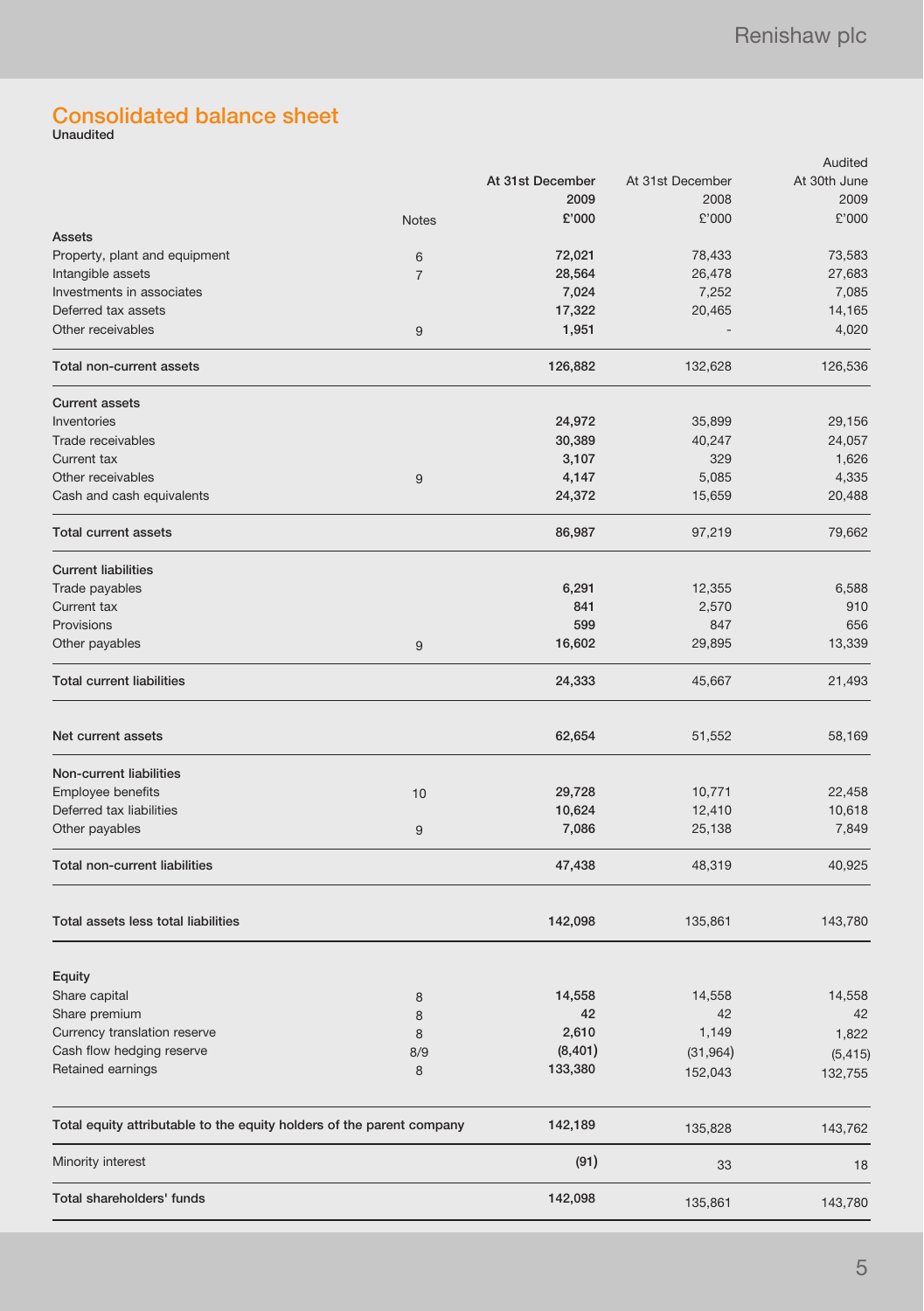## Consolidated statement of cash flow Unaudited

| 6 months to<br>6 months to<br>Year ended<br>31st December<br>31st December<br>2009<br>2008<br>2009<br>£'000<br>£'000<br>Cash flows from operating activities<br>Profit for the period<br>5,681<br>11,218<br>3,598<br>Amortisation of development costs<br>1,276<br>2,220<br>Amortisation of other intangibles<br>897<br>1,100<br>1,441<br>Depreciation<br>4,050<br>4,056<br>8,890<br>151<br>Profit on sale of property, plant and equipment<br>(6)<br>(389)<br>Share of profits from associates<br>(130)<br>(317)<br>Financial income<br>(2,998)<br>(4,820)<br>(8, 754)<br><b>Financial expenses</b><br>2,945<br>3,089<br>6,219<br>1,420<br>Tax expense<br>2,805<br>8,404<br>7,111<br>13,187<br>4,184<br>Decrease/(increase) in inventories<br>(1,679)<br>5,064<br>(Increase)/decrease in trade and other receivables<br>(5, 456)<br>14,819<br>28,167<br>Increase/(decrease) in trade and other payables<br>102<br>(5,633)<br>(12,026)<br>(Decrease)/increase in provisions<br>23<br>(57)<br>(1, 227)<br>7,530<br>21,037<br>Income taxes paid<br>(2,947)<br>(3,088)<br>(6, 368)<br>Cash flows from operating activities<br>9,911<br>31,454<br>22,771<br><b>Investing activities</b><br>Purchase of property, plant and equipment<br>(1, 103)<br>(6, 540)<br>Development costs capitalised<br>(3,590)<br>(2, 576)<br>Purchase of other intangibles<br>(235)<br>(6, 863)<br>Investment in associates<br>(400)<br>Sale of property, plant and equipment<br>71<br>40<br>Interest received<br>132<br>956<br>1,161<br>21<br>21<br>Dividend received from associate<br>Cash flows from investing activities<br>(4,704)<br>(15, 362)<br><b>Financing activities</b><br>(117)<br>Interest paid<br>(67)<br>(12, 833)<br>Dividends paid<br>Cash flows from financing activities<br>(117)<br>(12,900)<br>Net increase/(decrease) in cash and cash equivalents<br>5,090<br>(5, 491)<br>(8, 476)<br>Cash and cash equivalents at the beginning of the period<br>20,488<br>38,183<br>38,183<br>Effect of exchange rate fluctuations on cash held<br>(1,206)<br>(17, 033)<br>24,372<br>Cash and cash equivalents at the end of the period<br>15,659 |  | Audited   |
|-------------------------------------------------------------------------------------------------------------------------------------------------------------------------------------------------------------------------------------------------------------------------------------------------------------------------------------------------------------------------------------------------------------------------------------------------------------------------------------------------------------------------------------------------------------------------------------------------------------------------------------------------------------------------------------------------------------------------------------------------------------------------------------------------------------------------------------------------------------------------------------------------------------------------------------------------------------------------------------------------------------------------------------------------------------------------------------------------------------------------------------------------------------------------------------------------------------------------------------------------------------------------------------------------------------------------------------------------------------------------------------------------------------------------------------------------------------------------------------------------------------------------------------------------------------------------------------------------------------------------------------------------------------------------------------------------------------------------------------------------------------------------------------------------------------------------------------------------------------------------------------------------------------------------------------------------------------------------------------------------------------------------------------------------------------------------------------------------------------------------------------|--|-----------|
|                                                                                                                                                                                                                                                                                                                                                                                                                                                                                                                                                                                                                                                                                                                                                                                                                                                                                                                                                                                                                                                                                                                                                                                                                                                                                                                                                                                                                                                                                                                                                                                                                                                                                                                                                                                                                                                                                                                                                                                                                                                                                                                                     |  |           |
|                                                                                                                                                                                                                                                                                                                                                                                                                                                                                                                                                                                                                                                                                                                                                                                                                                                                                                                                                                                                                                                                                                                                                                                                                                                                                                                                                                                                                                                                                                                                                                                                                                                                                                                                                                                                                                                                                                                                                                                                                                                                                                                                     |  | 30th June |
|                                                                                                                                                                                                                                                                                                                                                                                                                                                                                                                                                                                                                                                                                                                                                                                                                                                                                                                                                                                                                                                                                                                                                                                                                                                                                                                                                                                                                                                                                                                                                                                                                                                                                                                                                                                                                                                                                                                                                                                                                                                                                                                                     |  |           |
|                                                                                                                                                                                                                                                                                                                                                                                                                                                                                                                                                                                                                                                                                                                                                                                                                                                                                                                                                                                                                                                                                                                                                                                                                                                                                                                                                                                                                                                                                                                                                                                                                                                                                                                                                                                                                                                                                                                                                                                                                                                                                                                                     |  | £'000     |
|                                                                                                                                                                                                                                                                                                                                                                                                                                                                                                                                                                                                                                                                                                                                                                                                                                                                                                                                                                                                                                                                                                                                                                                                                                                                                                                                                                                                                                                                                                                                                                                                                                                                                                                                                                                                                                                                                                                                                                                                                                                                                                                                     |  |           |
|                                                                                                                                                                                                                                                                                                                                                                                                                                                                                                                                                                                                                                                                                                                                                                                                                                                                                                                                                                                                                                                                                                                                                                                                                                                                                                                                                                                                                                                                                                                                                                                                                                                                                                                                                                                                                                                                                                                                                                                                                                                                                                                                     |  |           |
|                                                                                                                                                                                                                                                                                                                                                                                                                                                                                                                                                                                                                                                                                                                                                                                                                                                                                                                                                                                                                                                                                                                                                                                                                                                                                                                                                                                                                                                                                                                                                                                                                                                                                                                                                                                                                                                                                                                                                                                                                                                                                                                                     |  | 4,433     |
|                                                                                                                                                                                                                                                                                                                                                                                                                                                                                                                                                                                                                                                                                                                                                                                                                                                                                                                                                                                                                                                                                                                                                                                                                                                                                                                                                                                                                                                                                                                                                                                                                                                                                                                                                                                                                                                                                                                                                                                                                                                                                                                                     |  |           |
|                                                                                                                                                                                                                                                                                                                                                                                                                                                                                                                                                                                                                                                                                                                                                                                                                                                                                                                                                                                                                                                                                                                                                                                                                                                                                                                                                                                                                                                                                                                                                                                                                                                                                                                                                                                                                                                                                                                                                                                                                                                                                                                                     |  |           |
|                                                                                                                                                                                                                                                                                                                                                                                                                                                                                                                                                                                                                                                                                                                                                                                                                                                                                                                                                                                                                                                                                                                                                                                                                                                                                                                                                                                                                                                                                                                                                                                                                                                                                                                                                                                                                                                                                                                                                                                                                                                                                                                                     |  |           |
|                                                                                                                                                                                                                                                                                                                                                                                                                                                                                                                                                                                                                                                                                                                                                                                                                                                                                                                                                                                                                                                                                                                                                                                                                                                                                                                                                                                                                                                                                                                                                                                                                                                                                                                                                                                                                                                                                                                                                                                                                                                                                                                                     |  |           |
|                                                                                                                                                                                                                                                                                                                                                                                                                                                                                                                                                                                                                                                                                                                                                                                                                                                                                                                                                                                                                                                                                                                                                                                                                                                                                                                                                                                                                                                                                                                                                                                                                                                                                                                                                                                                                                                                                                                                                                                                                                                                                                                                     |  |           |
|                                                                                                                                                                                                                                                                                                                                                                                                                                                                                                                                                                                                                                                                                                                                                                                                                                                                                                                                                                                                                                                                                                                                                                                                                                                                                                                                                                                                                                                                                                                                                                                                                                                                                                                                                                                                                                                                                                                                                                                                                                                                                                                                     |  |           |
|                                                                                                                                                                                                                                                                                                                                                                                                                                                                                                                                                                                                                                                                                                                                                                                                                                                                                                                                                                                                                                                                                                                                                                                                                                                                                                                                                                                                                                                                                                                                                                                                                                                                                                                                                                                                                                                                                                                                                                                                                                                                                                                                     |  | 1,124     |
|                                                                                                                                                                                                                                                                                                                                                                                                                                                                                                                                                                                                                                                                                                                                                                                                                                                                                                                                                                                                                                                                                                                                                                                                                                                                                                                                                                                                                                                                                                                                                                                                                                                                                                                                                                                                                                                                                                                                                                                                                                                                                                                                     |  |           |
|                                                                                                                                                                                                                                                                                                                                                                                                                                                                                                                                                                                                                                                                                                                                                                                                                                                                                                                                                                                                                                                                                                                                                                                                                                                                                                                                                                                                                                                                                                                                                                                                                                                                                                                                                                                                                                                                                                                                                                                                                                                                                                                                     |  |           |
|                                                                                                                                                                                                                                                                                                                                                                                                                                                                                                                                                                                                                                                                                                                                                                                                                                                                                                                                                                                                                                                                                                                                                                                                                                                                                                                                                                                                                                                                                                                                                                                                                                                                                                                                                                                                                                                                                                                                                                                                                                                                                                                                     |  |           |
|                                                                                                                                                                                                                                                                                                                                                                                                                                                                                                                                                                                                                                                                                                                                                                                                                                                                                                                                                                                                                                                                                                                                                                                                                                                                                                                                                                                                                                                                                                                                                                                                                                                                                                                                                                                                                                                                                                                                                                                                                                                                                                                                     |  |           |
|                                                                                                                                                                                                                                                                                                                                                                                                                                                                                                                                                                                                                                                                                                                                                                                                                                                                                                                                                                                                                                                                                                                                                                                                                                                                                                                                                                                                                                                                                                                                                                                                                                                                                                                                                                                                                                                                                                                                                                                                                                                                                                                                     |  |           |
|                                                                                                                                                                                                                                                                                                                                                                                                                                                                                                                                                                                                                                                                                                                                                                                                                                                                                                                                                                                                                                                                                                                                                                                                                                                                                                                                                                                                                                                                                                                                                                                                                                                                                                                                                                                                                                                                                                                                                                                                                                                                                                                                     |  | (168)     |
|                                                                                                                                                                                                                                                                                                                                                                                                                                                                                                                                                                                                                                                                                                                                                                                                                                                                                                                                                                                                                                                                                                                                                                                                                                                                                                                                                                                                                                                                                                                                                                                                                                                                                                                                                                                                                                                                                                                                                                                                                                                                                                                                     |  |           |
|                                                                                                                                                                                                                                                                                                                                                                                                                                                                                                                                                                                                                                                                                                                                                                                                                                                                                                                                                                                                                                                                                                                                                                                                                                                                                                                                                                                                                                                                                                                                                                                                                                                                                                                                                                                                                                                                                                                                                                                                                                                                                                                                     |  |           |
|                                                                                                                                                                                                                                                                                                                                                                                                                                                                                                                                                                                                                                                                                                                                                                                                                                                                                                                                                                                                                                                                                                                                                                                                                                                                                                                                                                                                                                                                                                                                                                                                                                                                                                                                                                                                                                                                                                                                                                                                                                                                                                                                     |  |           |
|                                                                                                                                                                                                                                                                                                                                                                                                                                                                                                                                                                                                                                                                                                                                                                                                                                                                                                                                                                                                                                                                                                                                                                                                                                                                                                                                                                                                                                                                                                                                                                                                                                                                                                                                                                                                                                                                                                                                                                                                                                                                                                                                     |  |           |
|                                                                                                                                                                                                                                                                                                                                                                                                                                                                                                                                                                                                                                                                                                                                                                                                                                                                                                                                                                                                                                                                                                                                                                                                                                                                                                                                                                                                                                                                                                                                                                                                                                                                                                                                                                                                                                                                                                                                                                                                                                                                                                                                     |  |           |
|                                                                                                                                                                                                                                                                                                                                                                                                                                                                                                                                                                                                                                                                                                                                                                                                                                                                                                                                                                                                                                                                                                                                                                                                                                                                                                                                                                                                                                                                                                                                                                                                                                                                                                                                                                                                                                                                                                                                                                                                                                                                                                                                     |  | (11,005)  |
|                                                                                                                                                                                                                                                                                                                                                                                                                                                                                                                                                                                                                                                                                                                                                                                                                                                                                                                                                                                                                                                                                                                                                                                                                                                                                                                                                                                                                                                                                                                                                                                                                                                                                                                                                                                                                                                                                                                                                                                                                                                                                                                                     |  | (6,618)   |
|                                                                                                                                                                                                                                                                                                                                                                                                                                                                                                                                                                                                                                                                                                                                                                                                                                                                                                                                                                                                                                                                                                                                                                                                                                                                                                                                                                                                                                                                                                                                                                                                                                                                                                                                                                                                                                                                                                                                                                                                                                                                                                                                     |  | (7,503)   |
|                                                                                                                                                                                                                                                                                                                                                                                                                                                                                                                                                                                                                                                                                                                                                                                                                                                                                                                                                                                                                                                                                                                                                                                                                                                                                                                                                                                                                                                                                                                                                                                                                                                                                                                                                                                                                                                                                                                                                                                                                                                                                                                                     |  | (400)     |
|                                                                                                                                                                                                                                                                                                                                                                                                                                                                                                                                                                                                                                                                                                                                                                                                                                                                                                                                                                                                                                                                                                                                                                                                                                                                                                                                                                                                                                                                                                                                                                                                                                                                                                                                                                                                                                                                                                                                                                                                                                                                                                                                     |  | 259       |
|                                                                                                                                                                                                                                                                                                                                                                                                                                                                                                                                                                                                                                                                                                                                                                                                                                                                                                                                                                                                                                                                                                                                                                                                                                                                                                                                                                                                                                                                                                                                                                                                                                                                                                                                                                                                                                                                                                                                                                                                                                                                                                                                     |  |           |
|                                                                                                                                                                                                                                                                                                                                                                                                                                                                                                                                                                                                                                                                                                                                                                                                                                                                                                                                                                                                                                                                                                                                                                                                                                                                                                                                                                                                                                                                                                                                                                                                                                                                                                                                                                                                                                                                                                                                                                                                                                                                                                                                     |  | 80        |
|                                                                                                                                                                                                                                                                                                                                                                                                                                                                                                                                                                                                                                                                                                                                                                                                                                                                                                                                                                                                                                                                                                                                                                                                                                                                                                                                                                                                                                                                                                                                                                                                                                                                                                                                                                                                                                                                                                                                                                                                                                                                                                                                     |  | (24, 026) |
|                                                                                                                                                                                                                                                                                                                                                                                                                                                                                                                                                                                                                                                                                                                                                                                                                                                                                                                                                                                                                                                                                                                                                                                                                                                                                                                                                                                                                                                                                                                                                                                                                                                                                                                                                                                                                                                                                                                                                                                                                                                                                                                                     |  |           |
|                                                                                                                                                                                                                                                                                                                                                                                                                                                                                                                                                                                                                                                                                                                                                                                                                                                                                                                                                                                                                                                                                                                                                                                                                                                                                                                                                                                                                                                                                                                                                                                                                                                                                                                                                                                                                                                                                                                                                                                                                                                                                                                                     |  | (255)     |
|                                                                                                                                                                                                                                                                                                                                                                                                                                                                                                                                                                                                                                                                                                                                                                                                                                                                                                                                                                                                                                                                                                                                                                                                                                                                                                                                                                                                                                                                                                                                                                                                                                                                                                                                                                                                                                                                                                                                                                                                                                                                                                                                     |  | (15, 649) |
|                                                                                                                                                                                                                                                                                                                                                                                                                                                                                                                                                                                                                                                                                                                                                                                                                                                                                                                                                                                                                                                                                                                                                                                                                                                                                                                                                                                                                                                                                                                                                                                                                                                                                                                                                                                                                                                                                                                                                                                                                                                                                                                                     |  | (15,904)  |
|                                                                                                                                                                                                                                                                                                                                                                                                                                                                                                                                                                                                                                                                                                                                                                                                                                                                                                                                                                                                                                                                                                                                                                                                                                                                                                                                                                                                                                                                                                                                                                                                                                                                                                                                                                                                                                                                                                                                                                                                                                                                                                                                     |  |           |
|                                                                                                                                                                                                                                                                                                                                                                                                                                                                                                                                                                                                                                                                                                                                                                                                                                                                                                                                                                                                                                                                                                                                                                                                                                                                                                                                                                                                                                                                                                                                                                                                                                                                                                                                                                                                                                                                                                                                                                                                                                                                                                                                     |  |           |
|                                                                                                                                                                                                                                                                                                                                                                                                                                                                                                                                                                                                                                                                                                                                                                                                                                                                                                                                                                                                                                                                                                                                                                                                                                                                                                                                                                                                                                                                                                                                                                                                                                                                                                                                                                                                                                                                                                                                                                                                                                                                                                                                     |  |           |
|                                                                                                                                                                                                                                                                                                                                                                                                                                                                                                                                                                                                                                                                                                                                                                                                                                                                                                                                                                                                                                                                                                                                                                                                                                                                                                                                                                                                                                                                                                                                                                                                                                                                                                                                                                                                                                                                                                                                                                                                                                                                                                                                     |  | (9,219)   |
|                                                                                                                                                                                                                                                                                                                                                                                                                                                                                                                                                                                                                                                                                                                                                                                                                                                                                                                                                                                                                                                                                                                                                                                                                                                                                                                                                                                                                                                                                                                                                                                                                                                                                                                                                                                                                                                                                                                                                                                                                                                                                                                                     |  | 20,488    |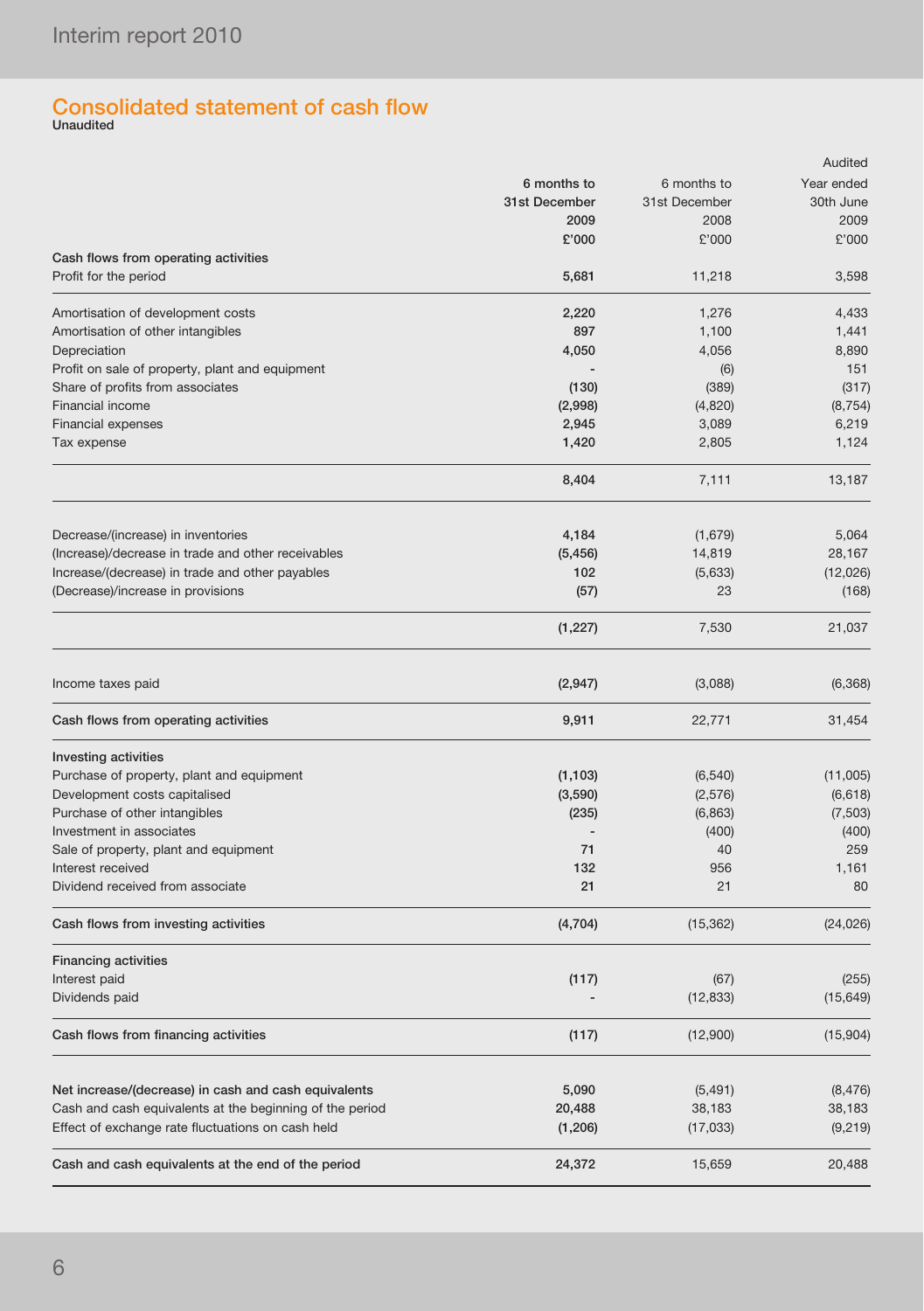## Consolidated statement of comprehensive income and expense Unaudited

|                                                         |               |               | Audited    |
|---------------------------------------------------------|---------------|---------------|------------|
|                                                         | 6 months to   | 6 months to   | Year ended |
|                                                         | 31st December | 31st December | 30th June  |
|                                                         | 2009          | 2008          | 2009       |
|                                                         | £'000         | £'000         | £'000      |
| Profit for the period                                   | 5,681         | 11,218        | 3,598      |
| Other items recognised directly in equity:              |               |               |            |
| Foreign exchange translation differences                | 788           | (425)         | 248        |
| Actuarial loss in the pension schemes                   | (7, 308)      | (558)         | (13,032)   |
| Effective portion of changes in fair value of cash flow |               |               |            |
| hedges, net of recycling:                               |               |               |            |
| Amounts recycled during the period                      | (2, 559)      | (987)         | (1,938)    |
| Fair value of outstanding amounts                       | (1,588)       | (37, 502)     | 323        |
|                                                         | (4, 147)      | (38, 489)     | (1,615)    |
| Deferred tax on income and expense recognised in equity | 3,155         | 10,440        | 3,614      |
| Expense recognised directly in equity                   | (7, 512)      | (29, 032)     | (10, 785)  |
| Total comprehensive income and expense for the period   | (1,831)       | (17, 814)     | (7, 187)   |
|                                                         |               |               |            |
| Attributable to:                                        |               |               |            |
| Equity shareholders of the parent company               | (1, 573)      | (17,664)      | (6,914)    |
| Minority interest                                       | (258)         | (150)         | (273)      |
| Total comprehensive income and expense for the period   | (1, 831)      | (17, 814)     | (7, 187)   |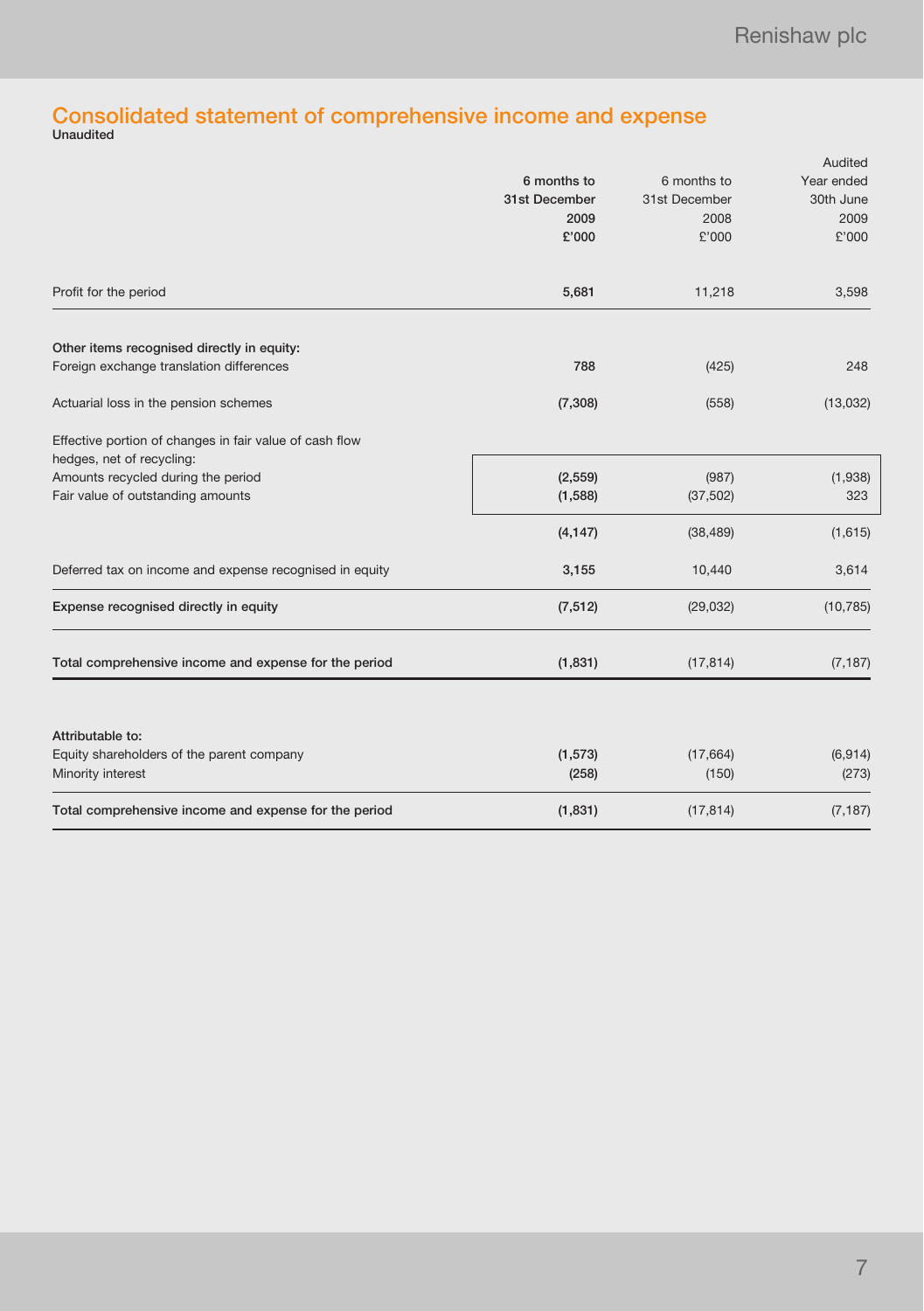## Responsibility statement

We confirm that to the best of our knowledge:

- the condensed set of financial statements has been prepared in accordance with IAS 34 Interim Financial Reporting as adopted by the EU;
- the Interim report includes a fair review of the information required by:
	- (a) DTR 4.2.7R of the Disclosure and Transparency Rules, being an indication of important events that have occurred during the first six months of the financial year and their impact on the condensed set of financial statements; and a description of the principal risks and uncertainties for the remaining six months of the year; and
	- (b) DTR 4.2.8R of the Disclosure and Transparency Rules, being related party transactions that have taken place in the first six months of the current financial year and that have materially affected the financial position or performance of the entity during that period; and any changes in the related party transactions described in the last annual report that could do so.

On behalf of the Board

A C G Roberts FCA Group Finance Director 27th January 2010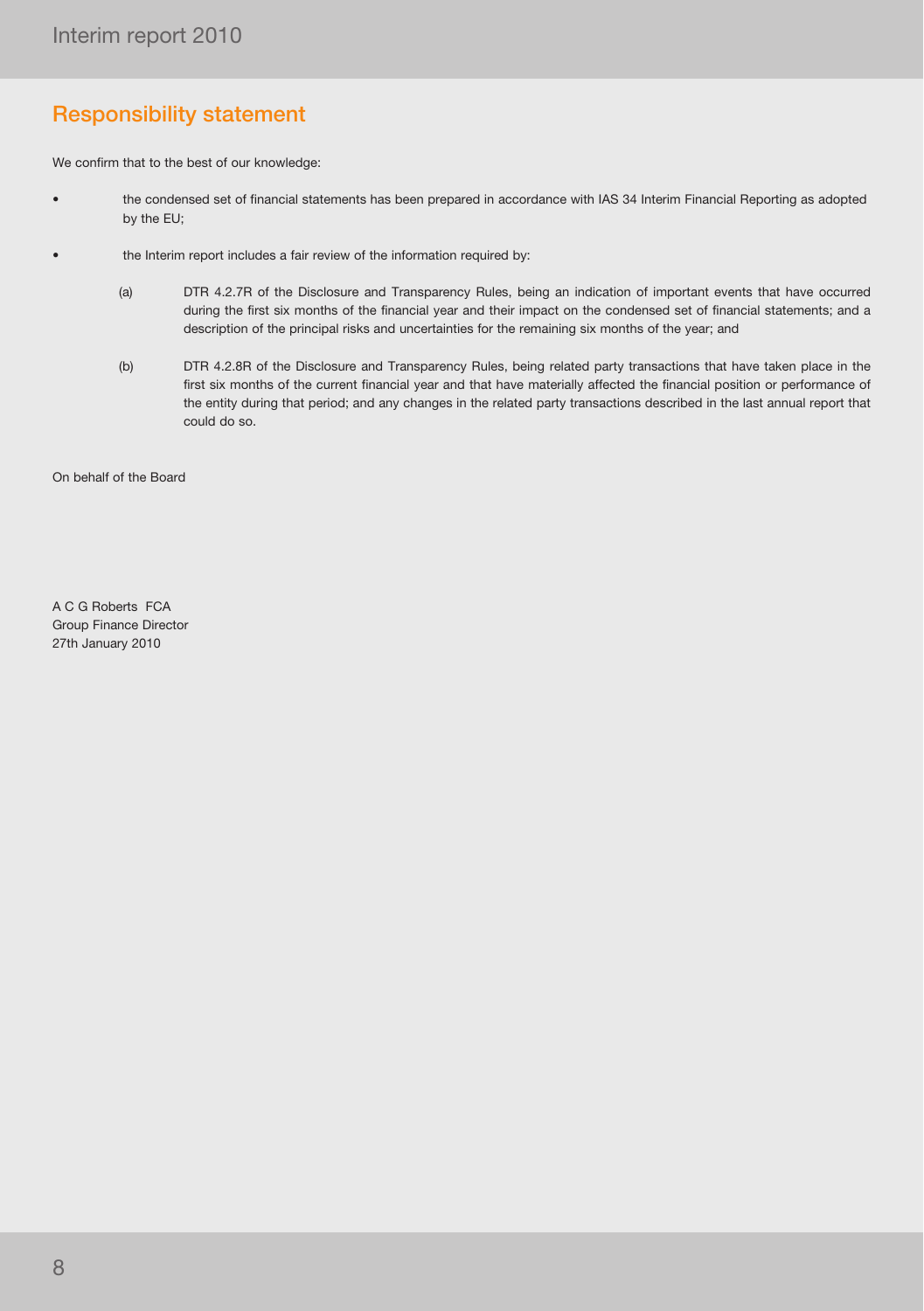### **Notes**

#### 1. Status of Interim report and accounting policies

The Interim report, which has not been audited, was approved by the directors on 27th January 2010.

#### General information

The Interim report has been prepared in accordance with the EU endorsed standard IAS 34, 'Interim financial reporting'. This interim financial information has been prepared on the basis of the accounting policies adopted in the most recent annual financial statements, these being for the year ended 30th June 2009, as revised for the implementation of specified new amended endorsed standards or interpretations.

Given the nature of some forward-looking information included in this report, which the directors have given in good faith, this information should be treated with due caution. The Interim report is available on our website www.renishaw.com.

The interim financial information for the six months to 31st December 2009 and the comparative figures for the six months to 31st December 2008 are unaudited. The comparative figures for the financial year ended 30th June 2009 are not the Company's statutory accounts for that financial year. Those accounts have been reported on by the Company's auditors and delivered to the registrar of companies. The report of the auditors was (i) unqualified, (ii) did not include a reference to any matters to which the auditors drew attention by way of emphasis without qualifying their report, and (iii) did not contain a statement under section 498 (2) or (3) of the Companies Act 2006.

#### Going concern

The Group has considerable financial resources at its disposal and the directors have considered the current financial projections. As a consequence, the directors believe that the Group is well placed to manage its business risks successfully despite the current uncertain economic outlook.

After making enquiries, the directors have a reasonable expectation that the Group has adequate resources to continue in operational existence for the foreseeable future. Accordingly, they continue to adopt the going concern basis in preparing the Interim report.

#### Accounting policies

The accounting policies applied and significant estimates used by the Group in this Interim report are the same as those applied by the Group for the year ended 30th June 2009.

The following new standards, amendments to standards or interpretations are mandatory for the first time for the financial year ending 30th June 2010:

• IAS 1 (revised), 'Presentation of financial statements' became effective from 1st January 2009. The revision has resulted in minor changes to the presentation of the primary statements in the Interim report.

• IFRS 8, 'Operating segments', effective for annual periods beginning on or after 1st January 2009. This new standard has resulted in changes in the disclosure of the segmental results of the Group.

• IFRS 3 (2008), 'Business combinations', a revision, became effective for annual periods beginning on or after 1st July 2009. It is not expected to have any material impact on the financial statements in this financial year.

• IFRIC 14, 'The Limit on a Defined Benefit Asset, Minimum Funding Requirements and their Interaction', became effective for annual periods beginning on or after 1st January 2009. This interpretation has not had a material effect on the interim results of the Group.

#### 2. Segmental information

Renishaw's business is metrology, the science of measurement. The Group manufactures a comprehensive range of high-precision probing systems, accessories, calibration and measuring systems and other innovative products which enable customers worldwide to carry out dimensional measurements to traceable standards.

In addition to developing the Group's traditional core metrology business, the Group has also been investing in the development of additional applications for new market sectors based upon its core metrology expertise. The additional investment has been focussed on the healthcare sector and products for the dental and neurosurgical markets, together with our spectroscopy product offerings. The Group thus manages its business in two business segments, Metrology, being the traditional core business, and Healthcare.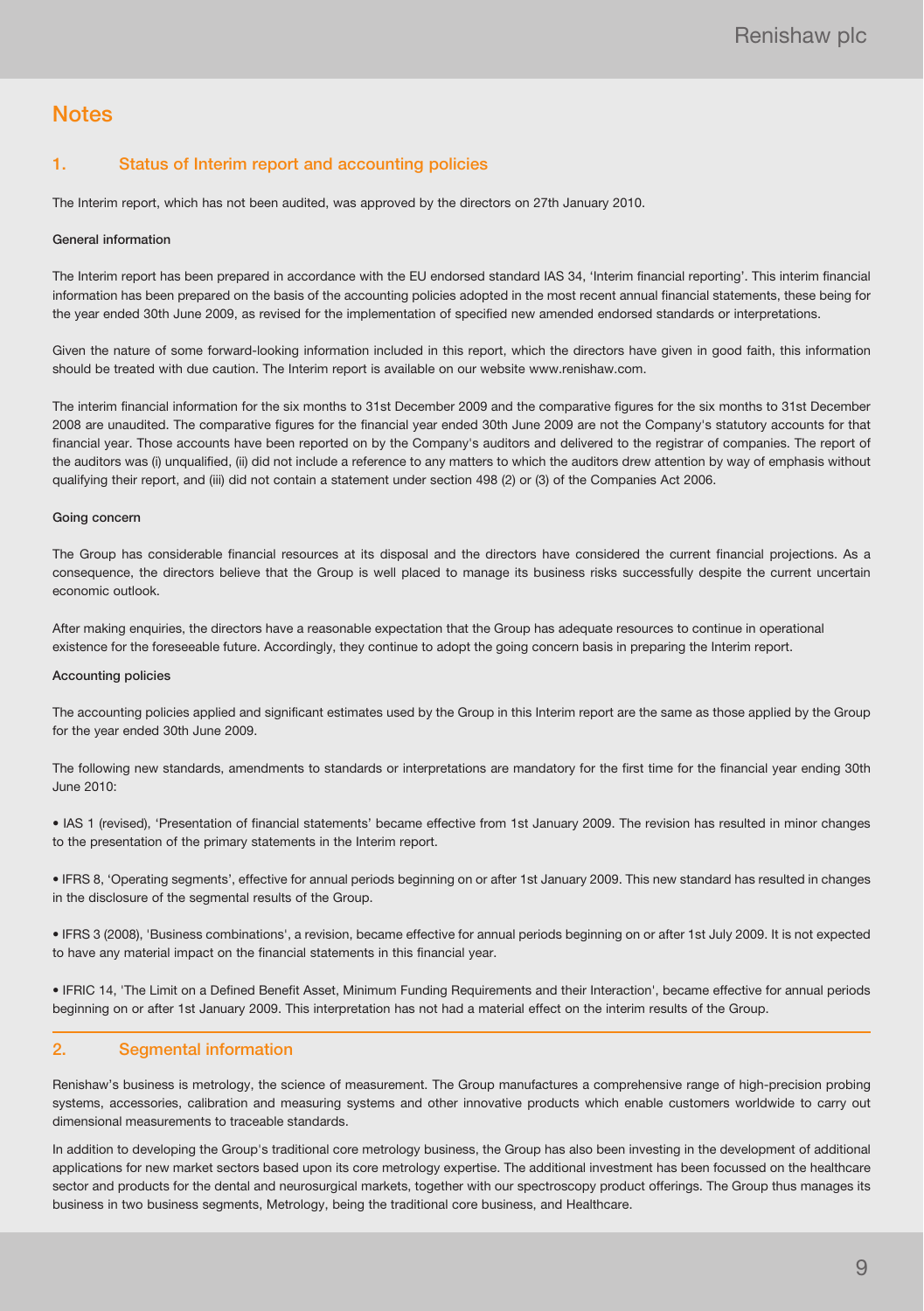#### 2. Segmental information (continued)

The Group's main products within these segments comprise:

Metrology - Co-ordinate measuring machine ("CMM") probes and accessories, which are used for accurate post-process inspection of components on CMMs; Machine tool probes and tool setting systems, used for automated component identification, workpiece and tool setting and component inspection; Laser calibration systems and the QC20-W ballbar, used to determine the accuracy of CMMs, machine tools and other industrial and scientific equipment; Linear and angle encoder systems, for precise linear and rotary motion control; and a broad range of styli for all probes.

Healthcare - Scanning and digitising systems applied to the dental sector, offering a complete CAD/CAM system for crown and bridge frameworks; Spectroscopy products, including a Raman microscope, used to identify the composition and structure of materials (including medicinal tablet mapping, molecular diagnostics and DNA analysis); and Neurosurgical products for use in neurosurgical procedures and for enhancing the images obtained from MRI scanners.

| Revenue                                                                                    | Metrology<br>£'000 | Healthcare<br>£'000 | Total<br>£'000         |
|--------------------------------------------------------------------------------------------|--------------------|---------------------|------------------------|
| 6 months to 31st December 2009                                                             | 65,876             | 7,975               | 73,851                 |
| 6 months to 31st December 2008                                                             | 94,205             | 8,465               | 102,670                |
| Year ended 30th June 2009                                                                  | 152,894            | 18,353              | 171,247                |
| Depreciation and amortisation                                                              | Metrology<br>£'000 | Healthcare<br>£'000 | Total<br>£'000         |
| 6 months to 31st December 2009                                                             | 6,335              | 832                 | 7,167                  |
| 6 months to 31st December 2008                                                             | 5,571              | 861                 | 6,432                  |
| Year ended 30th June 2009                                                                  | 12,773             | 1,991               | 14,764                 |
| Operating profit                                                                           | Metrology<br>£'000 | Healthcare<br>£'000 | Total<br>£'000         |
| 6 months to 31st December 2009<br>Share of profits from associates<br>Net financial income | 9,029<br>130       | (2, 111)            | 6,918<br>130<br>53     |
| Profit before tax                                                                          |                    |                     | 7,101                  |
| 6 months to 31st December 2008<br>Share of profits from associates<br>Net financial income | 13,878<br>389      | (1, 975)            | 11,903<br>389<br>1,731 |
| Profit before tax                                                                          |                    |                     | 14,023                 |
| Year ended 30th June 2009<br>Share of profits from associates<br>Net financial income      | 6,286<br>317       | (4, 416)            | 1,870<br>317<br>2,535  |
| Profit before tax                                                                          |                    |                     | 4,722                  |

There is no allocation of assets and liabilities to operating segments. Depreciation is included within certain other overhead expenditure which is allocated to segments on the basis of the level of activity.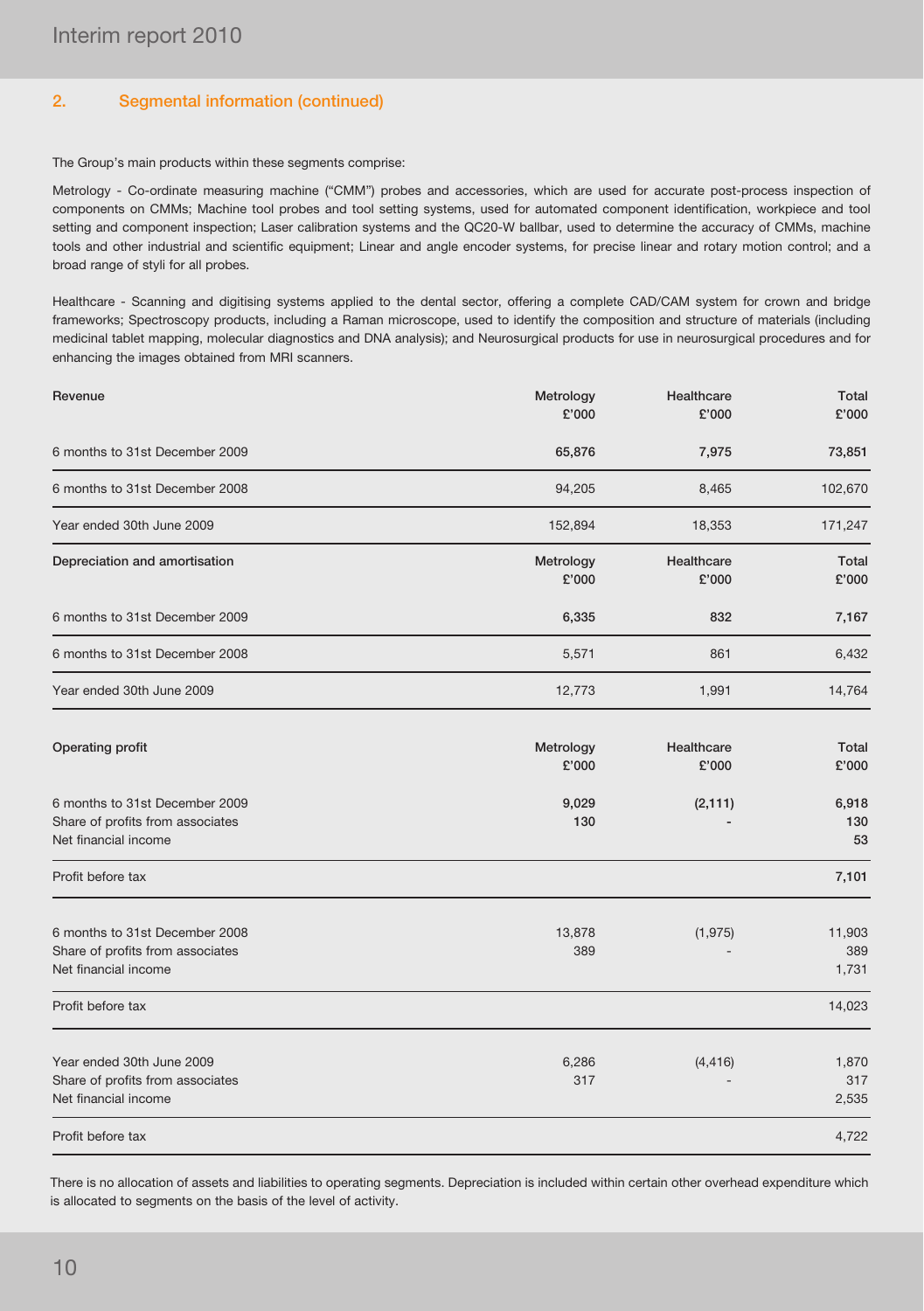#### 2. Segmental information (continued)

The following table shows the analysis of revenue by geographical market and the effect of exchange rate changes:

|                            | 6 months to 31st | 6 months to 31st | 6 months to 31st   |
|----------------------------|------------------|------------------|--------------------|
|                            | December 2009 at | December 2008 at | December 2009      |
|                            | actual exchange  | actual exchange  | at previous year's |
|                            | rates            | rates            | exchange rates     |
|                            | £'000            | £'000            | £'000              |
| <b>Continental Europe</b>  | 22,565           | 38,690           | 22,550             |
| Far East                   | 26,649           | 32,179           | 24,224             |
| North & South America      | 17,303           | 23,076           | 16,221             |
| United Kingdom and Ireland | 4,983            | 5.874            | 4,983              |
| Other Regions ("ROW")      | 2,351            | 2,851            | 2,349              |
|                            | 73,851           | 102.670          | 70.327             |

Revenue in the above table has been allocated to regions based on the geographical location of the customer. Individual countries which comprised more than 10% of Group revenue were:

|            | 6 months to   | 6 months to   | Year ended |
|------------|---------------|---------------|------------|
|            | 31st December | 31st December | 30th June  |
|            | 2009          | 2008          | 2009       |
|            | £'000         | £'000         | £'000      |
|            |               |               |            |
| <b>USA</b> | 15,114        | 21,341        | 38,618     |
| Germany    | 12,556        | 18,277        | 31,020     |
| China      | 12,365        | 10,575        | 19,458     |
| Japan      | 7,665         | 15,031        | 23,165     |
|            |               |               |            |

There was no revenue from transactions with a single external customer amounting to 10% or more of the Group's total revenue.

The following table shows the analysis of non-current assets by geographical area:

|                | At            | At            | At        |
|----------------|---------------|---------------|-----------|
|                | 31st December | 31st December | 30th June |
|                | 2009          | 2008          | 2009      |
|                | £'000         | £'000         | £'000     |
|                |               |               |           |
| United Kingdom | 72,612        | 73,075        | 76,098    |
| Overseas       | 36,948        | 39,088        | 36,273    |
|                |               |               |           |
|                | 109,560       | 112,163       | 112,371   |
|                |               |               |           |

No overseas country had non-current assets amounting to 10% or more of the Group's total non-current assets.

#### 3. Financial income and expenses

| <b>Financial income</b>                          | 6 months to   | 6 months to   | Year ended |
|--------------------------------------------------|---------------|---------------|------------|
|                                                  | 31st December | 31st December | 30th June  |
|                                                  | 2009          | 2008          | 2009       |
|                                                  | £'000         | £'000         | £'000      |
| Expected return on assets in the pension schemes | 2,866         | 3,864         | 7,593      |
| Bank interest receivable                         | 132           | 956           | 1,161      |
|                                                  | 2,998         | 4,820         | 8,754      |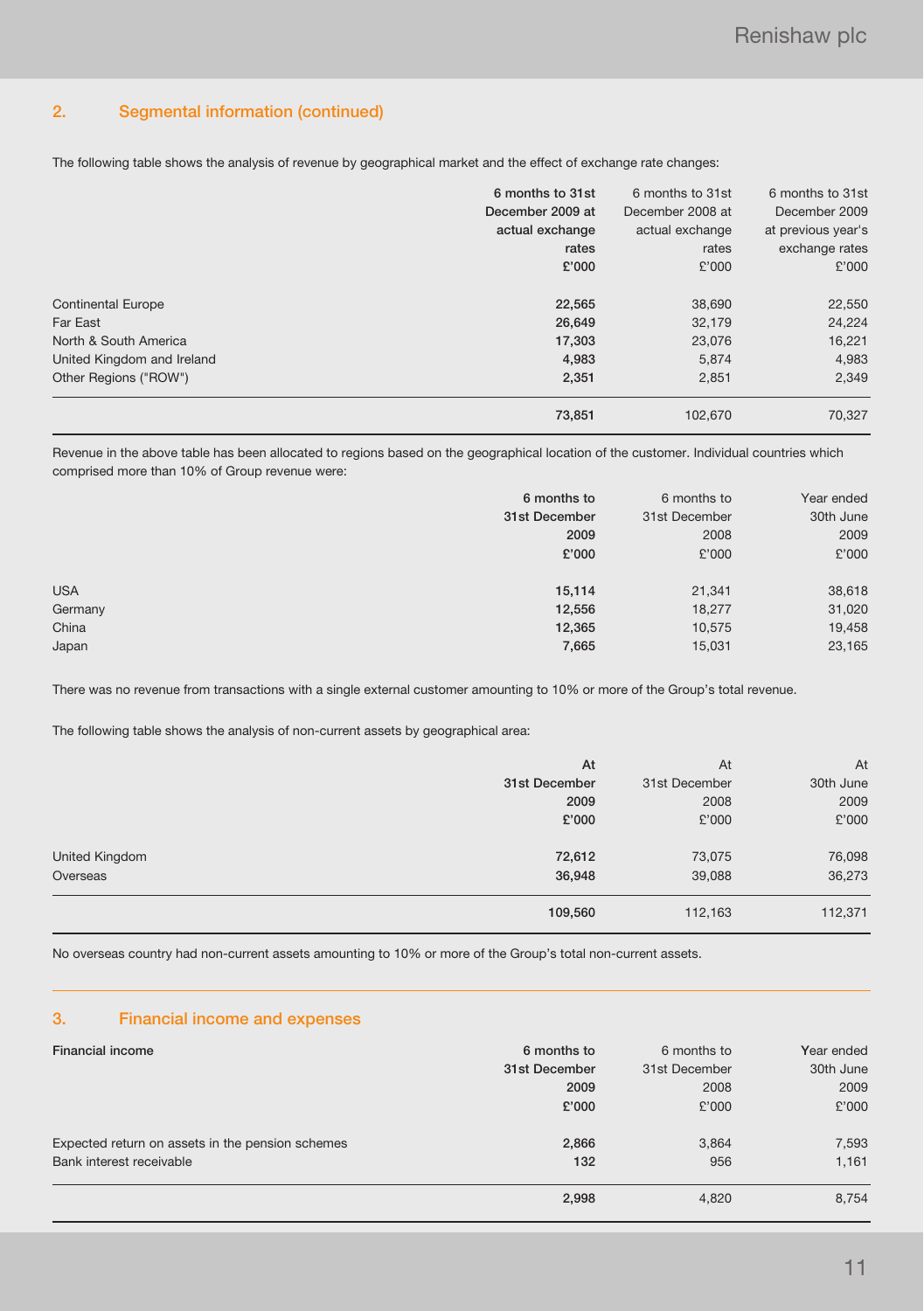#### 3. Financial income and expenses (continued)

| Financial expenses                     | 6 months to   | 6 months to   | Year ended |
|----------------------------------------|---------------|---------------|------------|
|                                        | 31st December | 31st December | 30th June  |
|                                        | 2009          | 2008          | 2009       |
|                                        | £'000         | £'000         | £'000      |
| Interest on pension scheme liabilities | 2,828         | 3,022         | 5,964      |
| Bank interest payable                  | 117           | 67            | 255        |
|                                        | 2,945         | 3,089         | 6,219      |

#### 4. Income tax expense

The income tax expense has been estimated at a rate of 20% (December 2008: 20%), the rate expected to be applicable for the full year.

#### 5. Earnings per share

Earnings per share are calculated on earnings of £5,681,000 (December 2008: £11,218,000) and on 72,788,543 shares, being the number of shares in issue during the period.

Earnings per share for the year ended 30th June 2009 are calculated on earnings of £3,598,000 and on 72,788,543 shares, being the number of shares in issue during that year.

#### 6. Property, plant and equipment

|                       | Freehold  |           |          | Assets in the |                          |
|-----------------------|-----------|-----------|----------|---------------|--------------------------|
|                       | land and  | Plant and | Motor    | course of     |                          |
|                       | buildings | equipment | vehicles | construction  | Total                    |
|                       | £'000     | £'000     | £'000    | £'000         | £'000                    |
| Cost                  |           |           |          |               |                          |
| At 1st July 2009      | 65,066    | 76,133    | 5,129    | 480           | 146,808                  |
| <b>Additions</b>      | 590       | 444       | 22       | 47            | 1,103                    |
| <b>Transfers</b>      |           | 133       |          | (133)         | $\overline{\phantom{a}}$ |
| <b>Disposals</b>      |           | (98)      | (139)    |               | (237)                    |
| Currency adjustment   | 1,409     | 710       | 171      |               | 2,290                    |
| At 31st December 2009 | 67,065    | 77,322    | 5,183    | 394           | 149,964                  |
| Depreciation          |           |           |          |               |                          |
| At 1st July 2009      | 13,541    | 56,226    | 3,458    |               | 73,225                   |
| Charge for the period | 809       | 2,871     | 370      |               | 4,050                    |
| Released on disposals |           | (49)      | (117)    |               | (166)                    |
| Currency adjustment   | 342       | 392       | 100      |               | 834                      |
| At 31st December 2009 | 14,692    | 59,440    | 3,811    |               | 77,943                   |
| Net book value        |           |           |          |               |                          |
| At 31st December 2009 | 52,373    | 17,882    | 1,372    | 394           | 72,021                   |
| At 30th June 2009     | 51,525    | 19,907    | 1,671    | 480           | 73,583                   |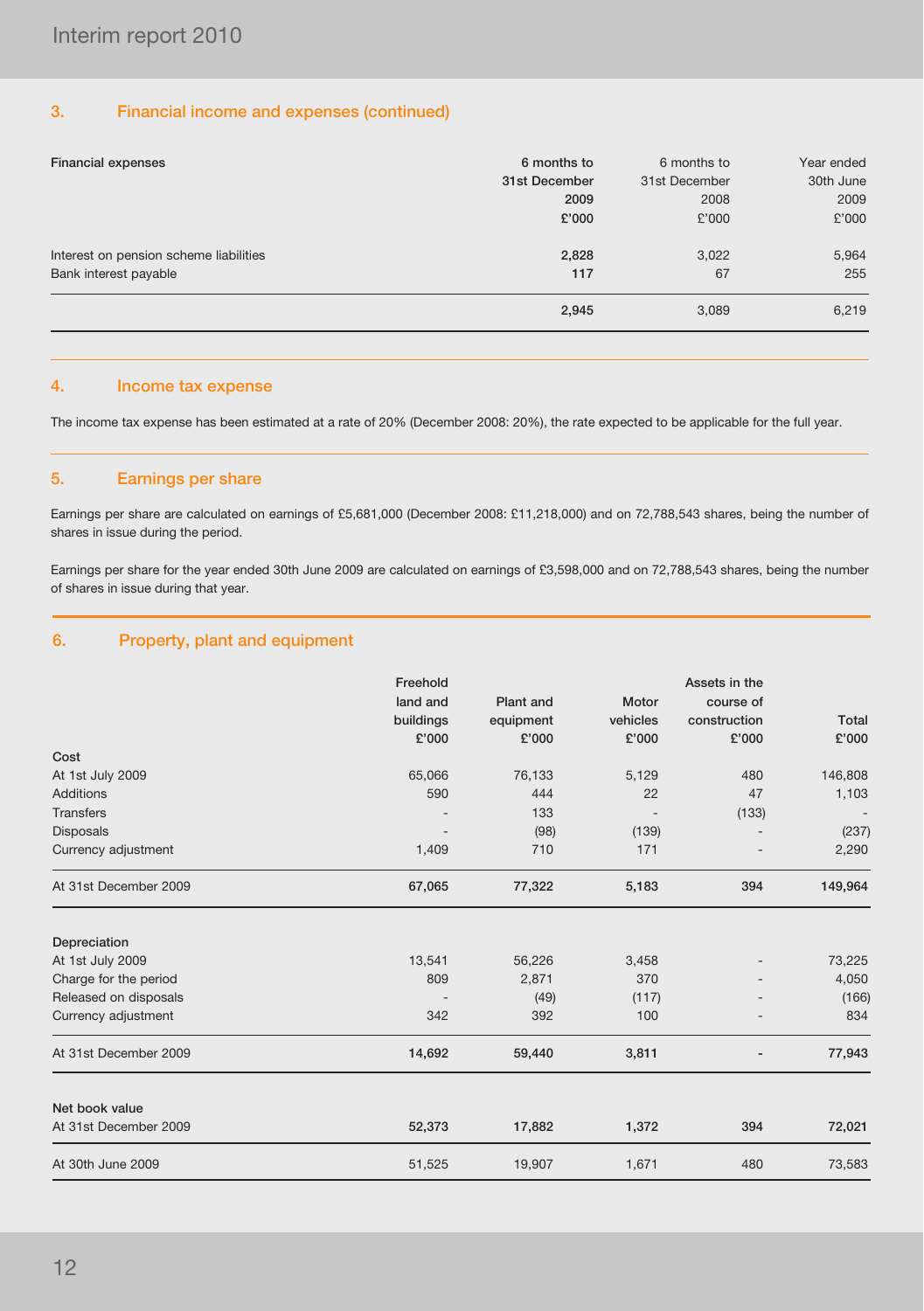### 7. Intangible assets

|                       |               | Other      | Internally<br>generated | Software licences |                |        |  |
|-----------------------|---------------|------------|-------------------------|-------------------|----------------|--------|--|
|                       | Goodwill on   | intangible | development             |                   | In the course  |        |  |
|                       | consolidation | assets     | costs                   | In use            | of acquisition | Total  |  |
|                       | £'000         | £'000      | £'000                   | £'000             | £'000          | £'000  |  |
| Cost                  |               |            |                         |                   |                |        |  |
| At 1st July 2009      | 5,569         | 5,416      | 28,973                  | 11,252            |                | 51,210 |  |
| <b>Additions</b>      | 149           | 69         | 3,590                   | 17                |                | 3,825  |  |
| Currency adjustment   |               |            |                         | 18                |                | 18     |  |
| At 31st December 2009 | 5,718         | 5,485      | 32,563                  | 11,287            |                | 55,053 |  |
| Amortisation          |               |            |                         |                   |                |        |  |
| At 1st July 2009      |               | 1,150      | 15,829                  | 6,548             |                | 23,527 |  |
| Charge for the period |               | 277        | 2,220                   | 450               |                | 2,947  |  |
| Currency adjustment   |               |            |                         | 15                |                | 15     |  |
| At 31st December 2009 |               | 1,427      | 18,049                  | 7,013             |                | 26,489 |  |
| Net book value        |               |            |                         |                   |                |        |  |
| At 31st December 2009 | 5,718         | 4,058      | 14,514                  | 4,274             |                | 28,564 |  |
| At 30th June 2009     | 5,569         | 4,266      | 13,144                  | 4,704             |                | 27,683 |  |

### 8. Reconciliations of movements in equity

| 6 months to 31st December 2009         | Share<br>capital<br>£'000 | Share<br>premium<br>£'000 | Currency<br>translation<br>reserve<br>£'000 | Cash flow<br>hedging<br>reserve<br>£'000 | Retained<br>earnings<br>£'000 | Total<br>£'000 |
|----------------------------------------|---------------------------|---------------------------|---------------------------------------------|------------------------------------------|-------------------------------|----------------|
| Balance at the beginning of the period | 14.558                    | 42                        | 1.822                                       | (5, 415)                                 | 132.755                       | 143,762        |
| Profit for the period                  | $\overline{\phantom{0}}$  | $\overline{\phantom{0}}$  |                                             |                                          | 5.939                         | 5,939          |
| Other recognised income and expense    | $\overline{\phantom{0}}$  | $\overline{\phantom{0}}$  | 788                                         | (2,986)                                  | (5,314)                       | (7, 512)       |
| Balance at the end of the period       | 14,558                    | 42                        | 2.610                                       | (8,401)                                  | 133,380                       | 142,189        |

| 6 months to 31st December 2008         | Share<br>capital<br>£'000 | Share<br>premium<br>£'000 | Currency<br>translation<br>reserve<br>£'000 | Cash flow<br>hedging<br>reserve<br>£'000 | Retained<br>earnings<br>£'000 | Total<br>£'000 |
|----------------------------------------|---------------------------|---------------------------|---------------------------------------------|------------------------------------------|-------------------------------|----------------|
| Balance at the beginning of the period | 14.558                    | 42                        | 1.574                                       | (4,252)                                  | 154,403                       | 166,325        |
| Profit for the period                  | $\overline{\phantom{0}}$  | $\overline{\phantom{0}}$  | $-$                                         | $\qquad \qquad \blacksquare$             | 11.368                        | 11,368         |
| Other recognised income and expense    | $\overline{\phantom{0}}$  | $\qquad \qquad -$         | (425)                                       | (27, 712)                                | (895)                         | (29, 032)      |
| Dividends paid                         | $\overline{\phantom{a}}$  |                           |                                             | $\qquad \qquad -$                        | (12, 833)                     | (12, 833)      |
| Balance at the end of the period       | 14,558                    | 42                        | 1.149                                       | (31, 964)                                | 152.043                       | 135,828        |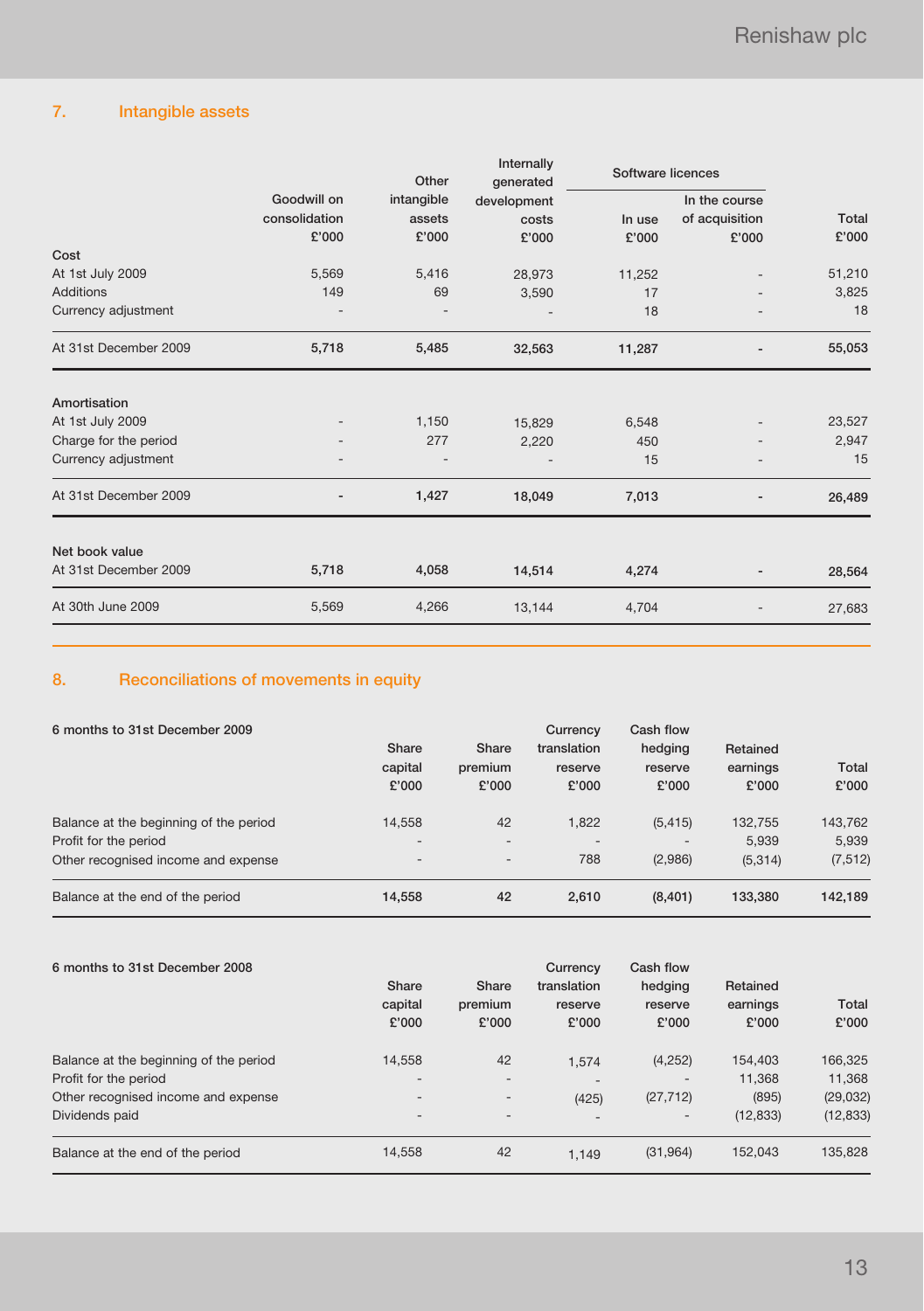#### 8. Reconciliations of movements in equity (continued)

| Year ended 30th June 2009            | Share<br>capital<br>£'000 | Share<br>premium<br>£'000 | Currency<br>translation<br>reserve<br>£'000 | Cash flow<br>hedging<br>reserve<br>£'000 | Retained<br>earnings<br>£'000 | Total<br>£'000 |
|--------------------------------------|---------------------------|---------------------------|---------------------------------------------|------------------------------------------|-------------------------------|----------------|
| Balance at the beginning of the year | 14.558                    | 42                        | 1.574                                       | (4,252)                                  | 154.403                       | 166,325        |
| Profit for the year                  | $\overline{\phantom{0}}$  | $\overline{\phantom{0}}$  | $\overline{a}$                              |                                          | 3.871                         | 3,871          |
| Other recognised income and expense  | $\overline{\phantom{0}}$  | $\overline{\phantom{a}}$  | 248                                         | (1, 163)                                 | (9,870)                       | (10, 785)      |
| Dividends paid                       | $\overline{\phantom{0}}$  | $\overline{\phantom{0}}$  |                                             | $\qquad \qquad \blacksquare$             | (15, 649)                     | (15, 649)      |
| Balance at the end of the year       | 14,558                    | 42                        | 1.822                                       | (5, 415)                                 | 132.755                       | 143,762        |

| Dividends paid during the period were:         | 6 months to<br>31st December<br>2009 | 6 months to<br>31st December<br>2008 | Year ended<br>30th June<br>2009 |
|------------------------------------------------|--------------------------------------|--------------------------------------|---------------------------------|
|                                                | £'000                                | £'000                                | £'000                           |
| 2008 final dividend of 17.63p per share        | $\overline{\phantom{a}}$             | 12.833                               | 12,833                          |
| 2009 interim dividend of 7.76p, net of waivers | $\overline{\phantom{a}}$             | $\overline{\phantom{a}}$             | 2,816                           |
|                                                |                                      | 12,833                               | 15,649                          |

No final dividend was paid in respect of the year ended 30th June 2009. The 2009 interim dividend of 7.76p per share was subject to waivers totalling £2,833,000.

An interim dividend for 2010 of £2,911,542 (4.0p per share) will be paid on 31st March 2010, to shareholders on the register on 26th February 2010, with an ex-div date of 24th February 2010.

#### 9. Currency hedging reserve

Outstanding forward contracts were revalued based on the forward exchange rates pertaining at 31st December 2009. The currency hedging reserve of £(8,401,000) (December 2008 £(31,964,000)) is analysed as:

|                                                       | At            | At            | At        |
|-------------------------------------------------------|---------------|---------------|-----------|
|                                                       | 31st December | 31st December | 30th June |
|                                                       | 2009          | 2008          | 2009      |
|                                                       | £'000         | £'000         | £'000     |
| Included in other receivables in non-current assets   | 1,951         |               | 4,020     |
| Included in other receivables in current assets       | 618           |               | 709       |
| Included in other payables in current liabilities     | (7, 151)      | (19, 257)     | (5,623)   |
| Included in other payables in non-current liabilities | (7,086)       | (25, 138)     | (6,627)   |
|                                                       | (11,668)      | (44, 395)     | (7, 521)  |
| Included in deferred tax assets                       | 3,267         | 12.431        | 2,106     |
|                                                       | (8,401)       | (31, 964)     | (5, 415)  |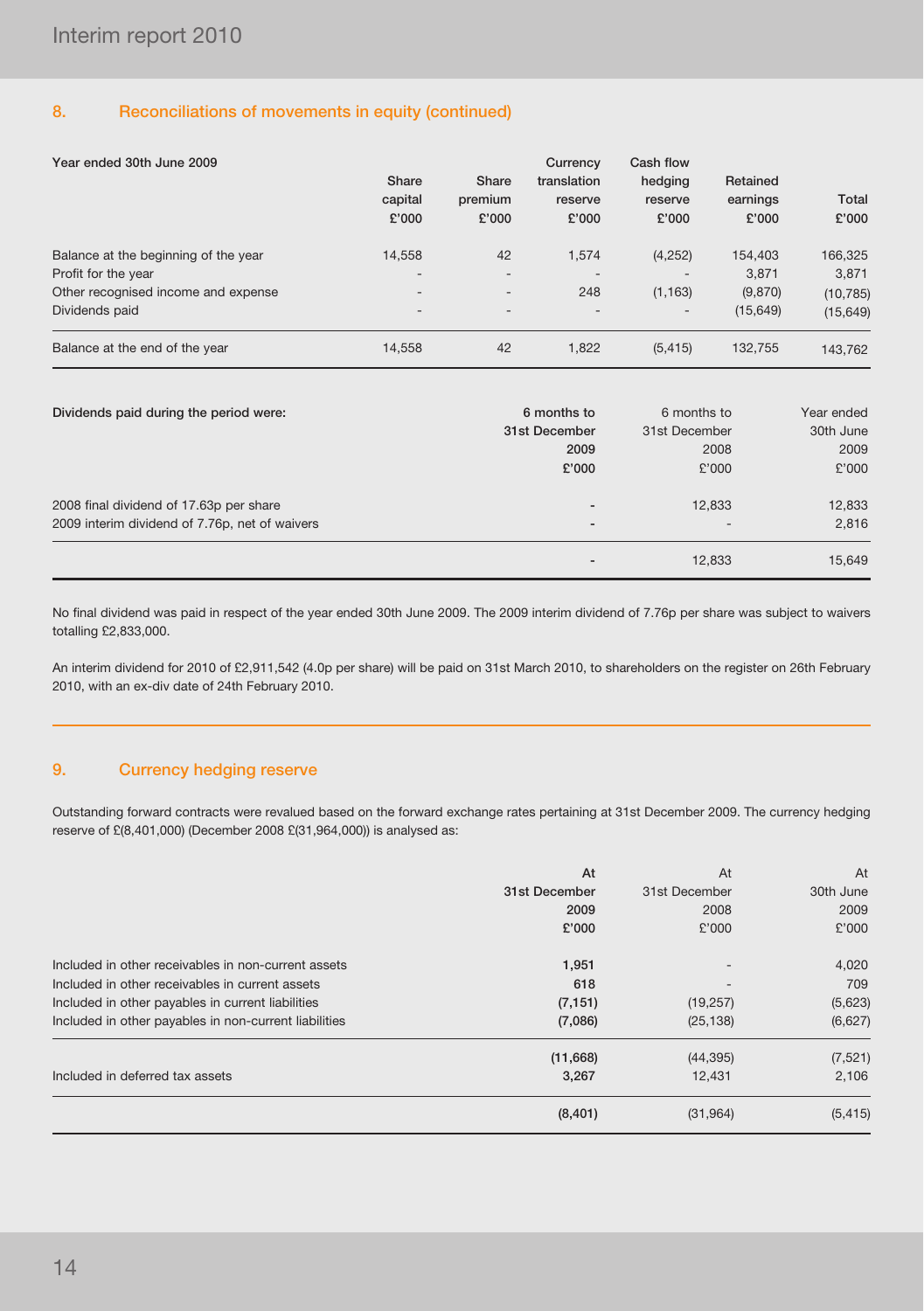#### 10. Employee benefits

The Group operates a number of pension schemes throughout the world. The major scheme, which covers the UK-based employees, was of the defined benefit type. In April 2007, this scheme ceased any future accrual for current members and was closed to new members. UK employees are now covered by a defined contribution scheme.

The latest full actuarial valuation of the UK defined benefit scheme was carried out at September 2006 and updated to 31st December 2009 by a qualified independent actuary. The major assumptions used by the actuary were:

|                             | At            | At            | At        |
|-----------------------------|---------------|---------------|-----------|
|                             | 31st December | 31st December | 30th June |
|                             | 2009          | 2008          | 2009      |
|                             | £'000         | £'000         | £'000     |
|                             |               |               |           |
| Discount rate               | 5.7%          | 5.7%          | 6.2%      |
| Inflation rate              | 3.8%          | 2.7%          | 3.4%      |
| Expected return on equities | 8.3%          | 9.1%          | 8.3%      |
| Retirement age              | 64            | 64            | 64        |

The assets and liabilities in the defined benefit schemes were:

|                                | At            | At            | At        |
|--------------------------------|---------------|---------------|-----------|
|                                | 31st December | 31st December | 30th June |
|                                | 2009          | 2008          | 2009      |
|                                | £'000         | £'000         | £'000     |
| Market value of assets         | 86,246        | 70,371        | 70,168    |
| Actuarial value of liabilities | (115, 974)    | (81, 142)     | (92, 626) |
| Deficit in the schemes         | (29, 728)     | (10, 771)     | (22, 458) |
|                                |               |               |           |
| Deferred tax thereon           | 7,697         | 2,659         | 5,701     |

The movements in the schemes' assets and liabilities were:

|                                            | 6 months to   |               | Year ended |
|--------------------------------------------|---------------|---------------|------------|
|                                            | 31st December | 31st December | 30th June  |
|                                            | 2009          | 2008          | 2009       |
|                                            | £'000         | £'000         | £'000      |
| Balance at the beginning of the period     | (22, 458)     | (11, 055)     | (11, 055)  |
| Expected return on pension schemes' assets | 2,866         | 3,864         | 7,593      |
| Interest on pension schemes' liabilities   | (2,828)       | (3,022)       | (5,964)    |
| <b>Actuarial loss</b>                      | (7,308)       | (558)         | (13,032)   |
| Balance at the end of the period           | (29, 728)     | (10, 771)     | (22, 458)  |

Under the defined benefit deficit funding plan, there are certain UK properties, owned by Renishaw plc, which are subject to a registered charge to secure the UK defined benefit pension scheme liabilities. No scheme assets are invested in the Group's own equity.

#### 11. Related party transactions

The only related party transactions to have taken place during the first half year were normal business transactions between the Group and its associates, which have not had a material effect on the results of the Group for this period.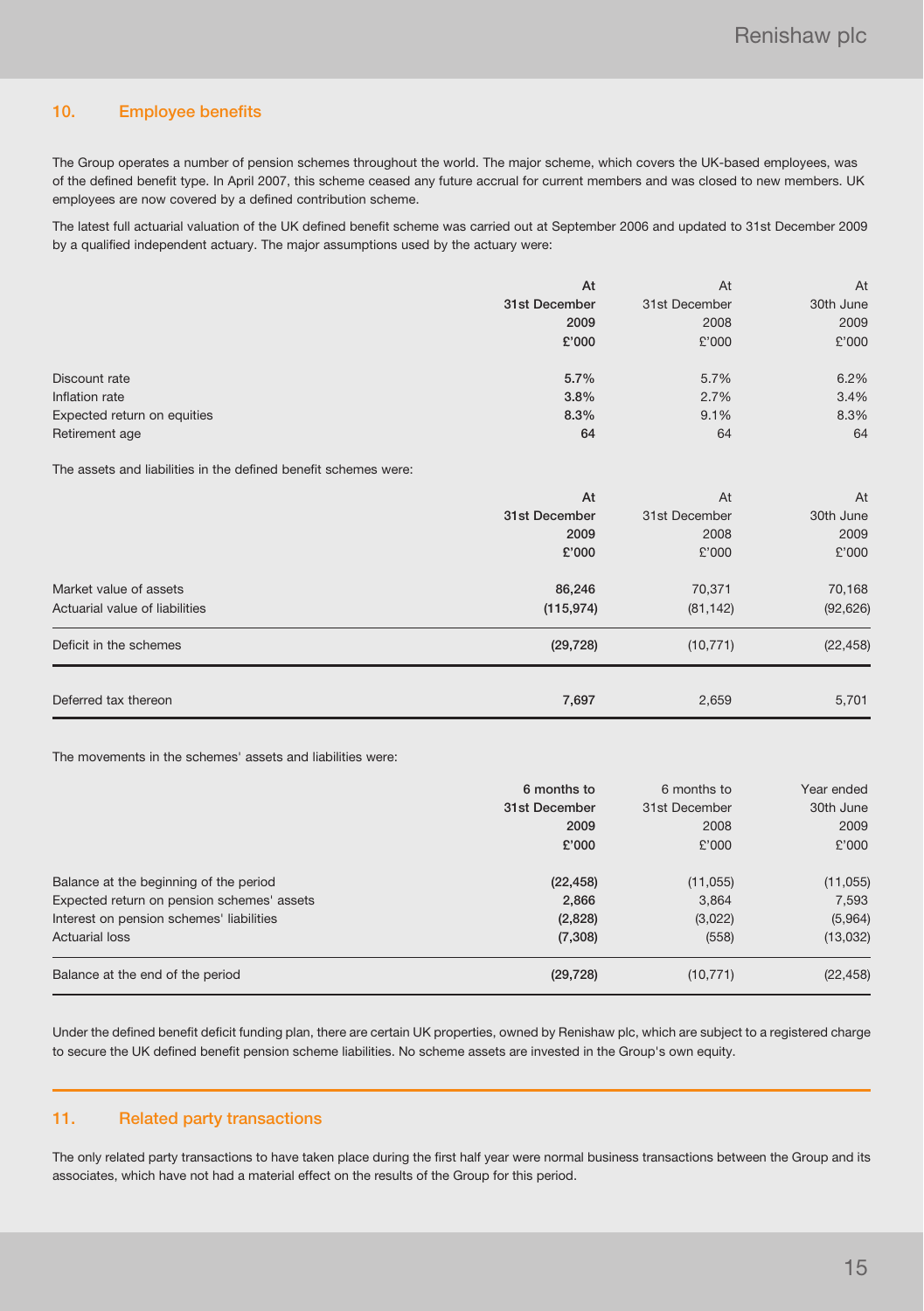#### 12. Risks and uncertainties

The principal risks and uncertainties affecting the business activities of the Group are considered to be:

#### Current trading levels and order book

The downturn in the global economic climate adversely affected the Group's second half revenue and profits for last year and, whilst the first half of the current year has shown a significant improvement, with the Group showing a profit compared with last year's second half loss, the transition from recessions around the world are expected to be gradual.

Orders from customers generally involve short lead-times with the outstanding order book at any time being around one month's worth of revenue value. This limited forward order visibility leaves the annual revenue forecasts at risk.

The Chairman and Chief Executive's statement in this Interim report includes a comment on the outlook for the Group for the remaining six months of the financial year.

#### Research and development

The Group invests heavily in research and development, to develop new products and processes to maintain the long-term growth of the Group. This research and development encompasses new innovative products within the core metrology and emerging healthcare businesses.

The development of new products and processes involves risk, such as with development time, which may take longer than originally forecast and hence involve more cost. Also, being at the leading edge of new technology in metrology and healthcare, there are uncertainties whether new developments will work as planned and in some cases, projects may need to be halted with the consequent non-recoverability of expenditure if the intended deliverables of the project are not forthcoming. Expenditure is only capitalised once the commercial and technical feasibility of a product is proven.

These risks are minimised by operating strictly managed research and development programmes with regular reviews against milestones achieved and against forecast business plans. Research and development also involves beta testing at customers to ensure that new products will meet the needs of the market at the right price.

#### Defined benefit pension schemes

The Group has previously closed its major defined benefit pension schemes for future accruals, so has eliminated the major risk of growth in liabilities for future accrual of salary increases above RPI and additional years of service. The fund is still subject to fluctuations arising from investment performance and actuarial assumptions. The UK defined benefit scheme is secured by a registered charge on certain of the Group's UK properties.

#### **Treasury**

With the concentration of manufacturing in the UK, Ireland and India, but with over 90% of sales to countries elsewhere around the world, there is an exposure to fluctuating currencies on these export sales, mainly in respect of the US Dollar, Euro and Japanese Yen.

The Group has mitigated the risks associated with fluctuating exchange rates by the use of forward contracts to hedge a proportion of US Dollar sales and the majority of forecast Euro and Japanese Yen sales for the current year. It also has forward contracts in place going forward a further three years in respect of significant proportions of forecast Euro and Japanese Yen sales.

#### Tax

Significant judgement is required in determining the effective tax rate and in evaluating certain tax positions. Tax provisions are adjusted due to changing facts and circumstances, such as case law, progress of tax audits or when an event occurs requiring a change in tax provisions. Management regularly assesses the appropriateness of tax provisions.

### Financial calendar

Record date for 2010 interim dividend 2000 26th February 2010 2010 interim dividend payment 31st March 2010 Announcement of 2010 full year results 28th July 2010 Mailing of 2010 Annual report **Late August 2010** Annual general meeting 14th October 2010 2010 final dividend payment 18th October 2010